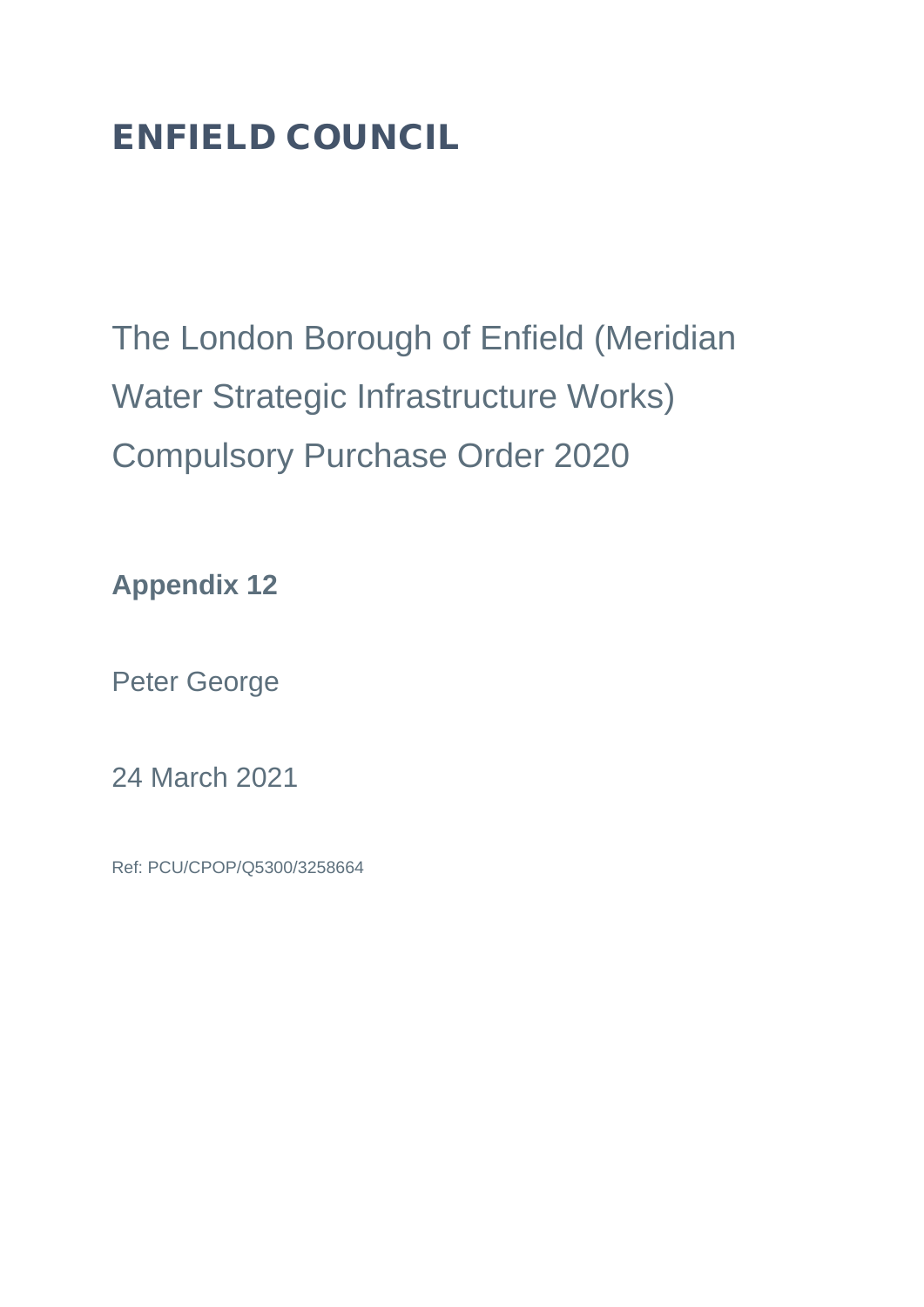# **Enfield**

# Housing Action Plan 2019



**September 2019** www.enfield.gov.uk/newlocalplan

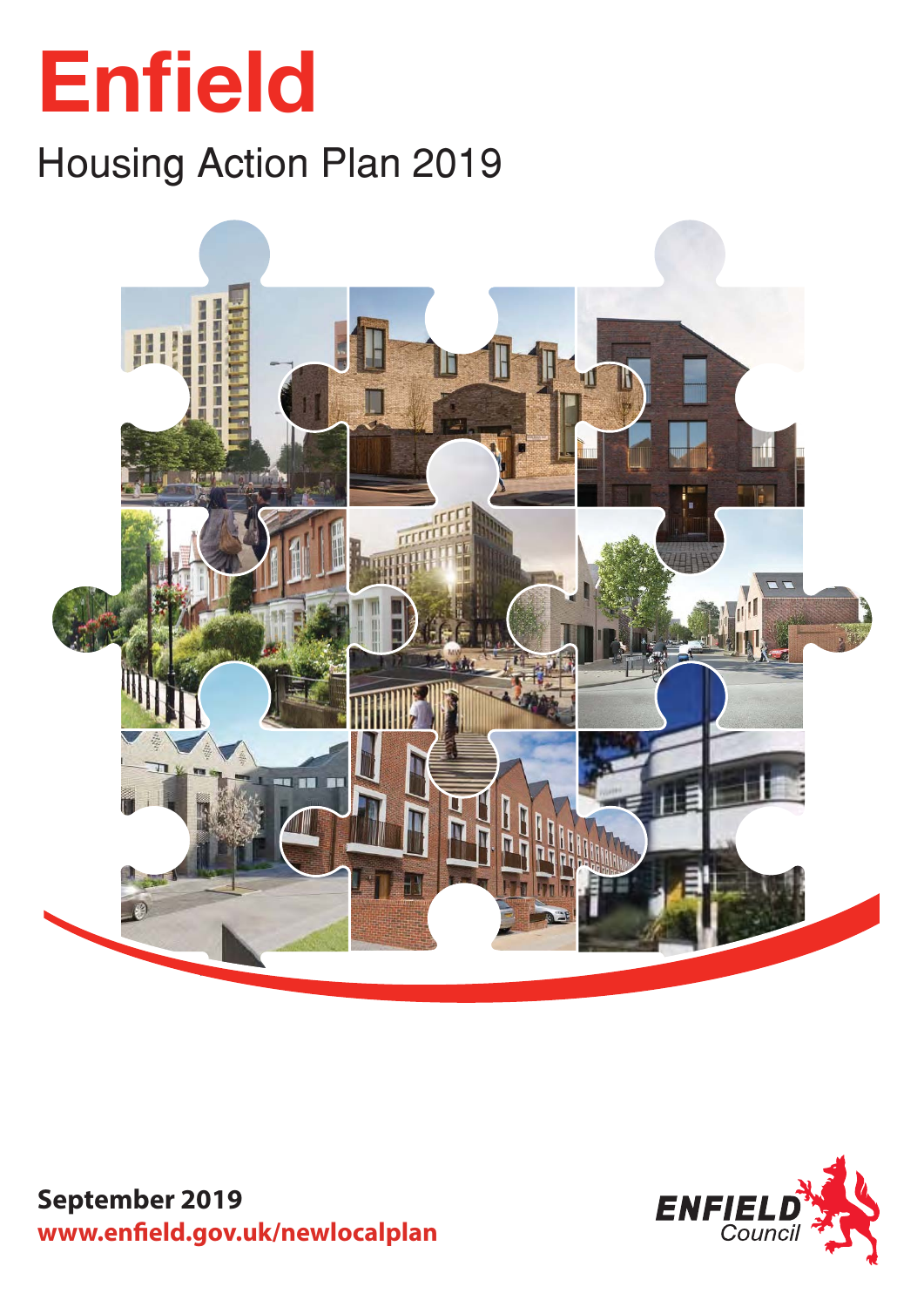# **Contents**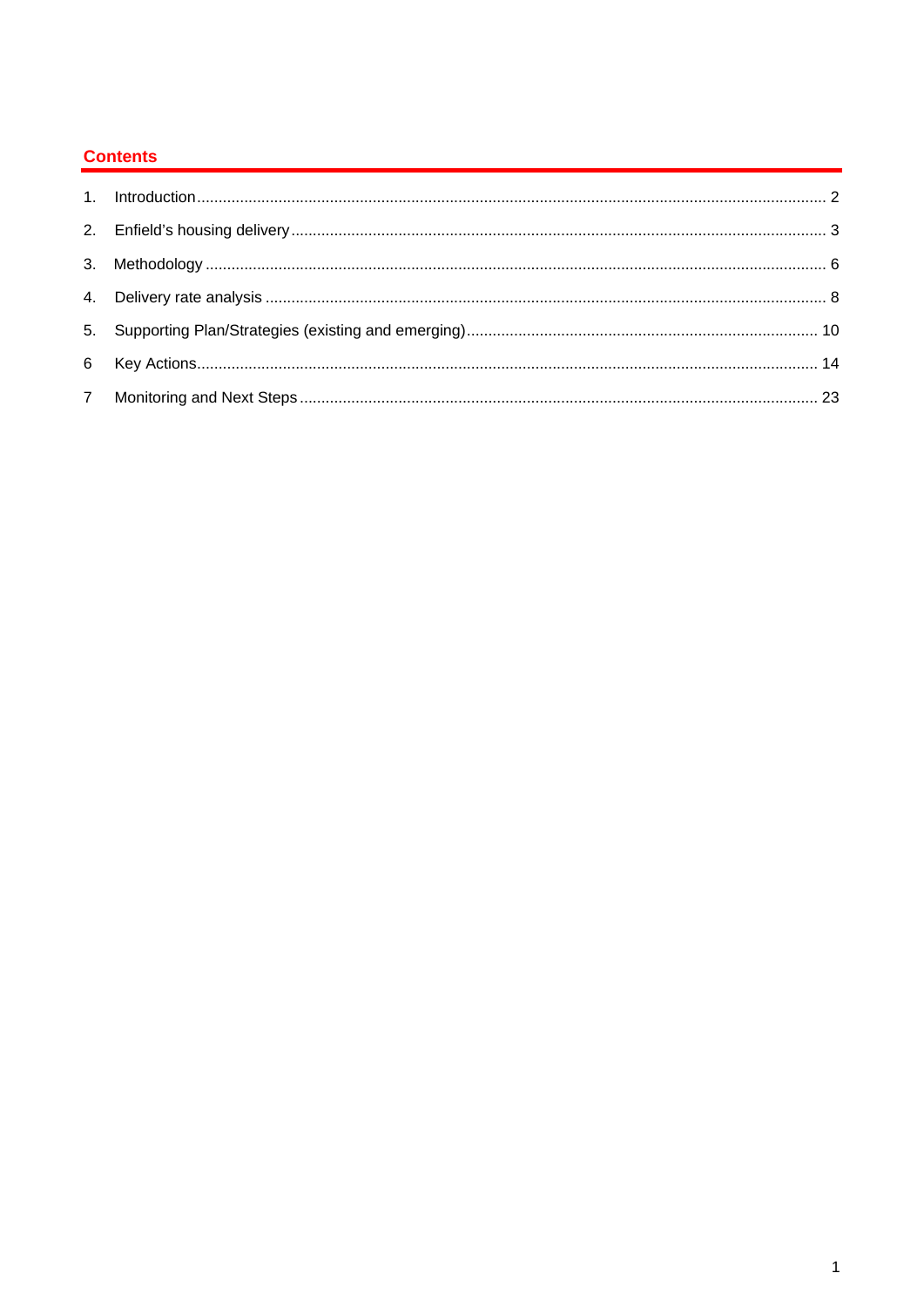# <span id="page-3-0"></span>**1. Introduction**

#### **Background**

- 1.1 The Government and Greater London Authority (GLA) recognise the importance of increasing the delivery of more new homes through their plans and strategies. Consequently, a number of measures and reforms to the planning system have been implemented to help address the national housing crisis, improve housing delivery, affordability and remove barriers to development. These are set out in the National Planning Policy Framework (NPPF) (2019) and draft new London Plan (2017)<sup>1</sup>.
	- 1.2 Local authorities are being required to be more proactive in increasing the speed and quantity of housing supply to meet the identified housing needs of their local area.
	- 1.3 Through the new NPPF, the Housing Delivery Test (HDT) was introduced. This measures how many homes have been built in a local authority area over a three year period. A review and analysis of housing delivery in each borough over the three year period has been undertaken and can be viewed online here: [https://www.gov.uk/government/publications/housing-delivery](https://www.gov.uk/government/publications/housing-delivery-test-2018-measurement)[test-2018-measurement.](https://www.gov.uk/government/publications/housing-delivery-test-2018-measurement) If insufficient homes are delivered in a local authority area, then the relevant Councils face a range of consequences, including the requirement to prepare a Housing Action Plan.
	- 1.4 Enfield's housing target is 2,355 new homes over the past three years, which equates to 798 new homes per annum, as set out in the current London Plan. However, a total of 2,003 new homes were delivered in Enfield over this period resulting in a score of 85% delivery against its target. Consequently, the Council is required to prepare an Action Plan setting out objectives and actions with the aim to increase delivery of new homes across the borough.

<span id="page-3-1"></span> $1$  At the time of writing, the draft new London Plan is under examination and scheduled for publication in mid-2020.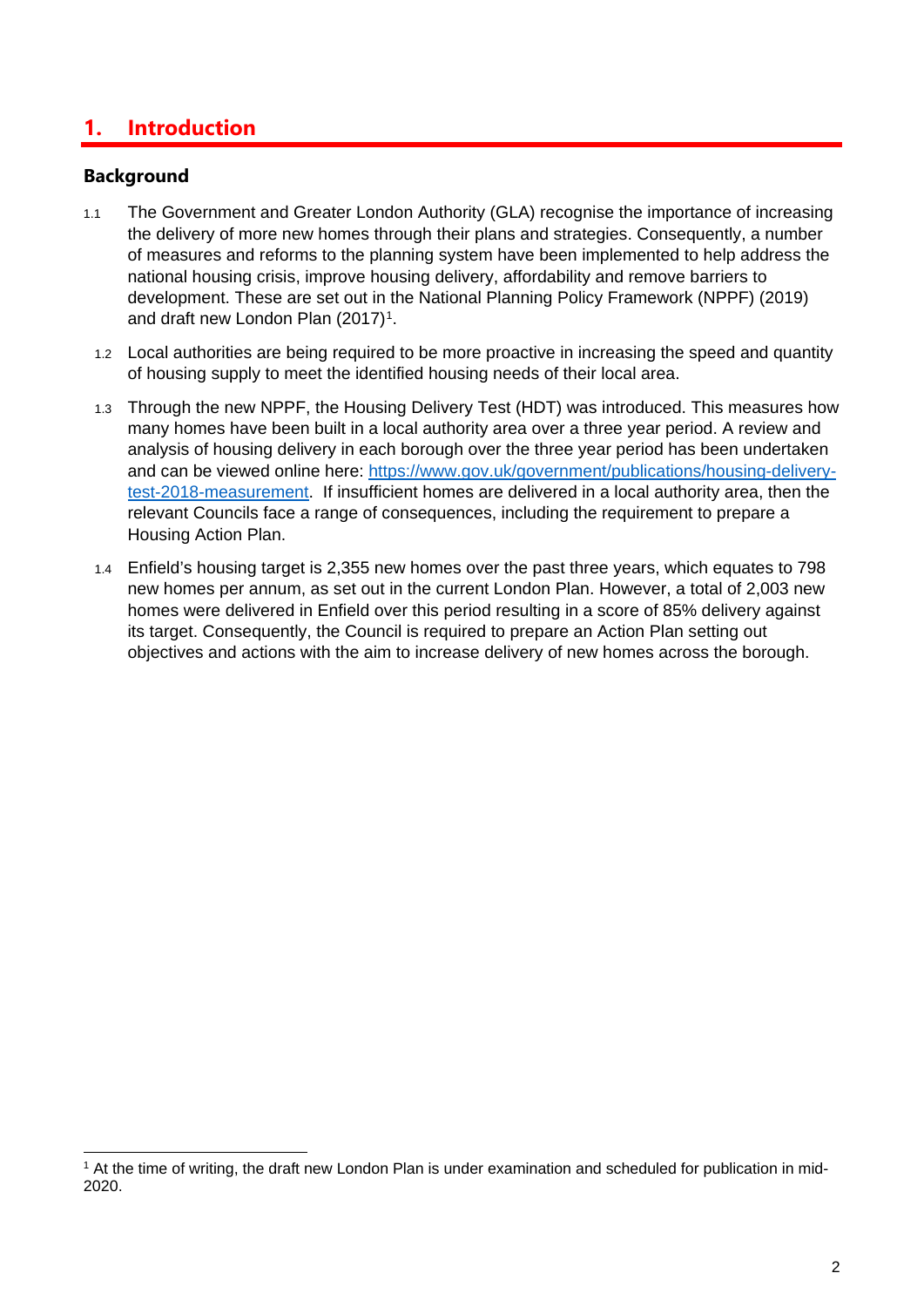# <span id="page-4-0"></span>**2. Enfield's housing delivery**

2.1 To improve future supply of new homes, it is important to understand past delivery. The following section sets out past delivery of new homes against regionally set targets.

# **Housing delivery**

2.2 Increasing the supply of new homes has been the focus of Enfield Council for several years. The Core Strategy (adopted in 2010) successfully managed significant change in the borough and established a housing target of 395 new homes per year. Since then, through iterations of the London Plan, Enfield's target increased from 395 to 560 in 2011/12 and latterly to the current rate of 798 in 2015/16. The graph below shows housing delivery from the past to present and future housing delivery projections.



*Figure 1: Housing delivery and trajectory* 

2.3 London's population is likely to continue to grow and for Enfield the increase will require more housing to be delivered to accommodate a potential population growth of around 51,000 residents, equating to approximately 31,000 new households over the next 15 years. Enfield is and will continue to face demand for new homes, jobs and pressure on existing infrastructure and the need for new infrastructure to support these changes. Consequently, a step change in the construction of more quality homes at affordable prices to meet residents' needs is a top priority for the Council and is being addressed in the emerging new Housing and Growth Strategy 2020-2030 and emerging new Local Plan. The Council has recently published its latest Local Development Scheme 2019-2022[2](#page-4-1) outlining the programme for progressing with a new Local Plan, with a targeted adoption in 2021.

<span id="page-4-1"></span><sup>2</sup> https://new.enfield.gov.uk/services/planning/lds-2019-2022-planning.pdf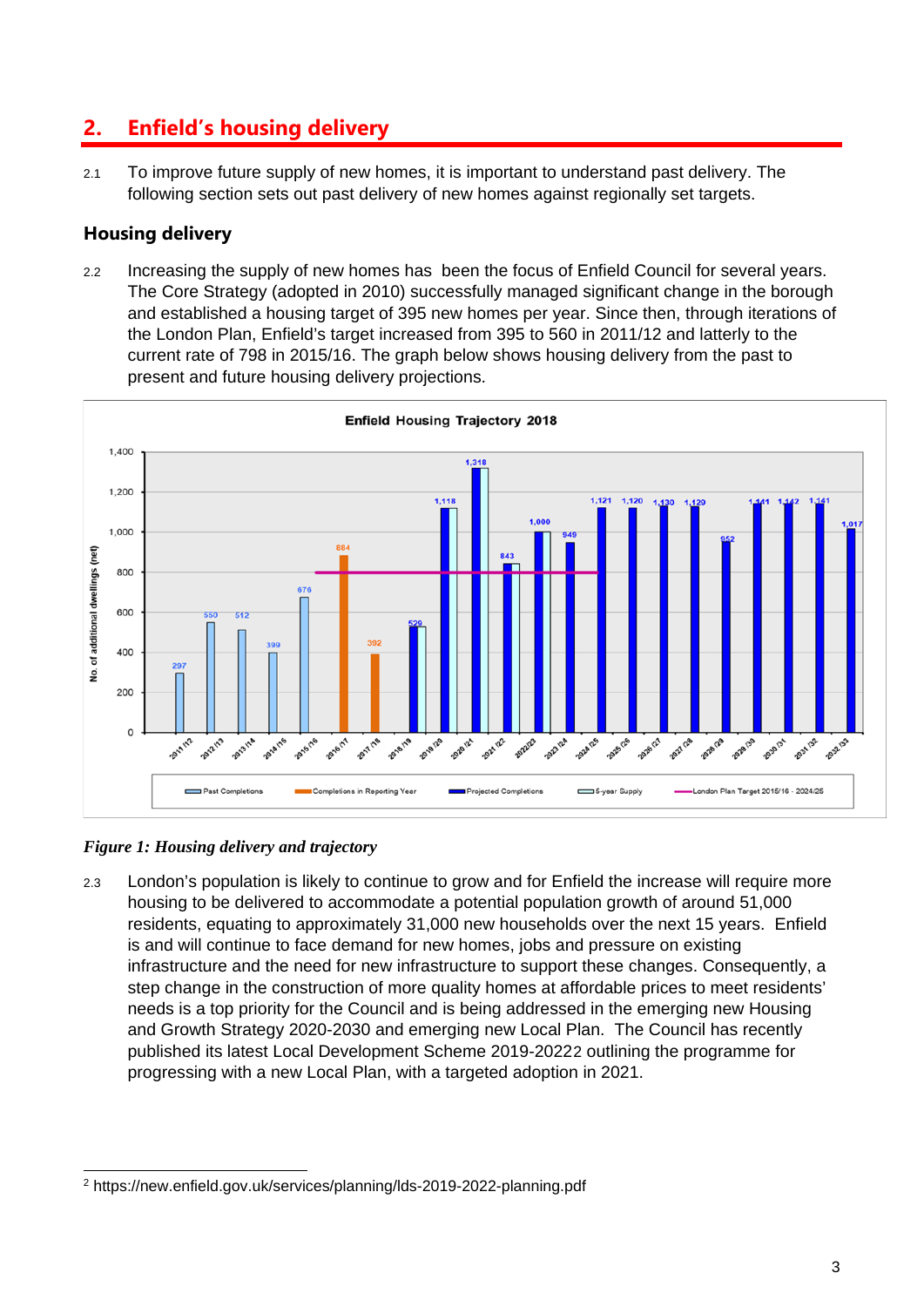- 2.4 Enfield's new Local Plan needs to address changes resulting from new national legislation and reform through the Localism Act (2011), the new National Planning Policy Framework (NPPF) and the Mayor's draft new London Plan (2017).
- 2.5 Draft London Plan Policy H1 'Increasing Housing Supply' sets a new ten year housing target for net housing completions. For Enfield, the new target will be 18,760 (net) new homes equating to 1,876 new homes per annum. This new target is over double the current rate of 798. Therefore, this Action Plan addresses how the Council aims to improve both current and future housing delivery by undertaking key actions to either facilitate or deliver a greater number of homes in Enfield.

# **Five-year housing land supply**

- 2.6 The Council approved its latest Annual Monitoring Report (AMR) and Housing Trajectory in March 2019[3.](#page-5-0) This demonstrates a continuous five-year supply of housing that will deliver the current target of 798 new homes per annum equating to 3,990 new homes over the five year period. Figures based on recent calculations in the housing trajectory project an estimated delivery of 4,808 (net) new homes including a 20% buffer. The AMR is reviewed annually therefore Enfield's new housing target will be reviewed once the new London Plan is adopted.
- 2.7 If Enfield fails to meet the Housing Delivery Test in future vears, there are consequences. One of the consequences is to apply a 5% buffer to the housing trajectory if housing delivery falls below 85%. The other is, where housing delivery is below 75%, planning applications will be assessed against 'the presumption in favour of sustainable development' set out in paragraph 11 of the NPPF. This means the Council will not have a local say over planning applications, as it will not be able to use its development plan to assess development.
- 2.8 Consequently, the Council considers it good practice to prepare this Housing Action Plan in order to proactively seek to maximise delivery to meet identified housing need in the borough. The Action Plan seeks to establish any causes for under delivery and identify how this can be addressed to increase delivery of housing need, in line with Government guidance.

# **Housing monitoring**

- 2.9 The Council's quarterly reporting on Key Performance Indicators (KPIs) monitors the performance of planning, regeneration and housing. KPIs including new residential applications, permissions, completions and affordable housing supply are reported to the Council's Executive Management Team, alongside additional performance reporting on the planning application process which is undertaken by Corporate Strategy and Performance.
- 2.10 Additional methods of monitoring housing delivery are through monthly reporting to the GLA for all residential consents granted. These permissions then form part of the annual starts and completions exercise undertaken to determine total number of housing completions annually. Annual completions allow the Council to monitor its performance and are undertaken by the Strategic Planning and Design Service through the London Development Database (LDD) annual reporting on housing starts and completions.

<span id="page-5-0"></span><sup>3</sup> [https://new.enfield.gov.uk/services/planning/annual-monitoring-report-and-housing-trajectory-2019](https://new.enfield.gov.uk/services/planning/annual-monitoring-report-and-housing-trajectory-2019-planning.pdf) [planning.pdf](https://new.enfield.gov.uk/services/planning/annual-monitoring-report-and-housing-trajectory-2019-planning.pdf)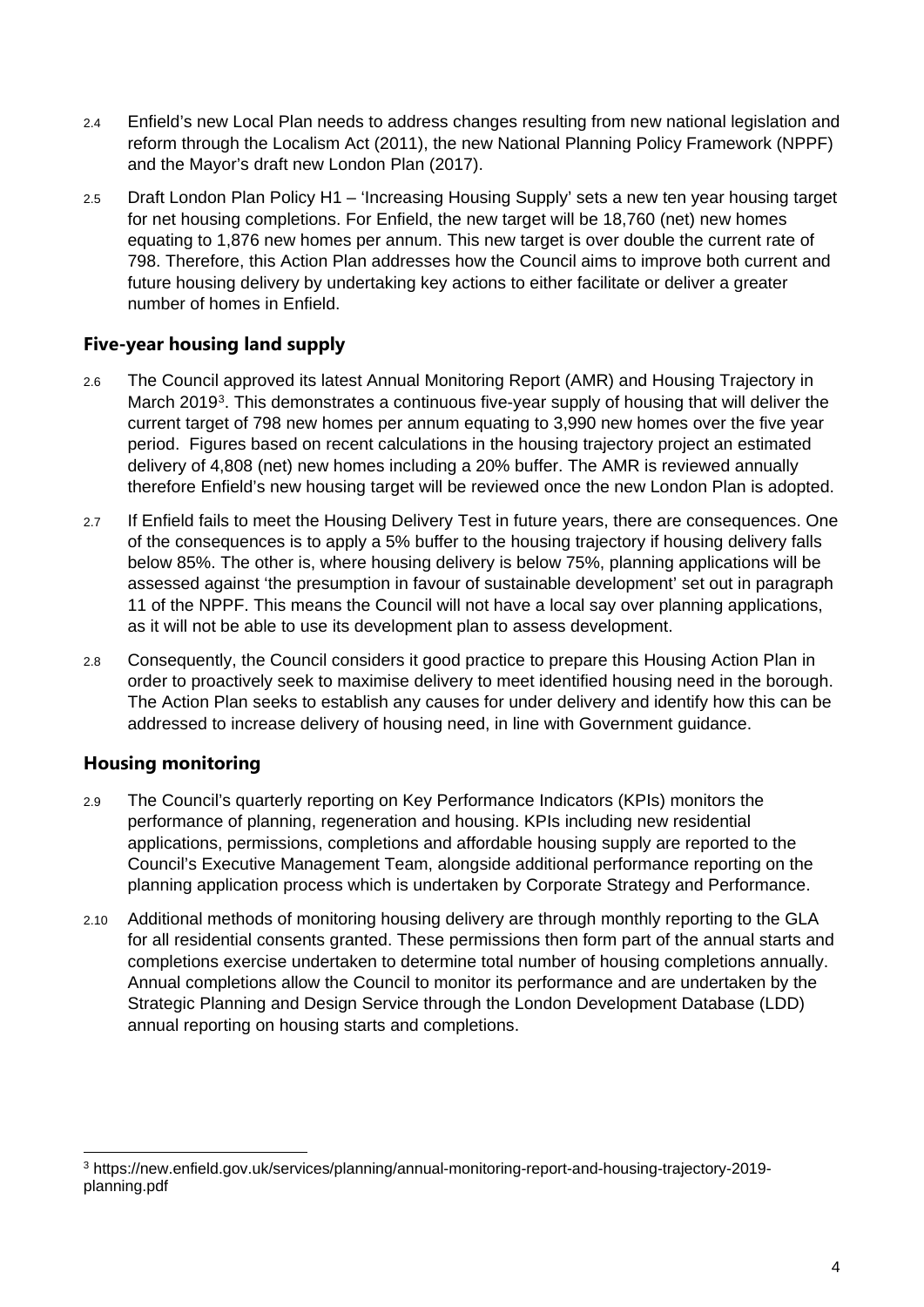# **Council-led direct delivery**

- 2.11 The Council continues to commit to a bold and ambitious house building programme and this continues to contribute to a large portion of the borough's overall new housing supply. Council-led housing schemes through regeneration and estate renewal programmes include:
	- The borough's flagship Meridian Water regeneration project allocated through the Edmonton Leeside Area Action Plan (ELAAP), with 725 new homes confirmed through Phase 1 and planning applications now submitted for Phase 2 for a further 2,000 new homes;
	- Estate regeneration of Ladderswood in New Southgate, identified within the North Circular Area Action Plan (NCAAP);
	- Estate Regeneration of the Alma Estate with 900+ homes in Ponders End, identified in North East Enfield Area Action Plan (NEAAP);
	- Estate Regeneration of New Avenue (Southgate); and
	- The Council's Phase 1 Small Sites programme across seven sites due to complete 94 new homes in 2019/20.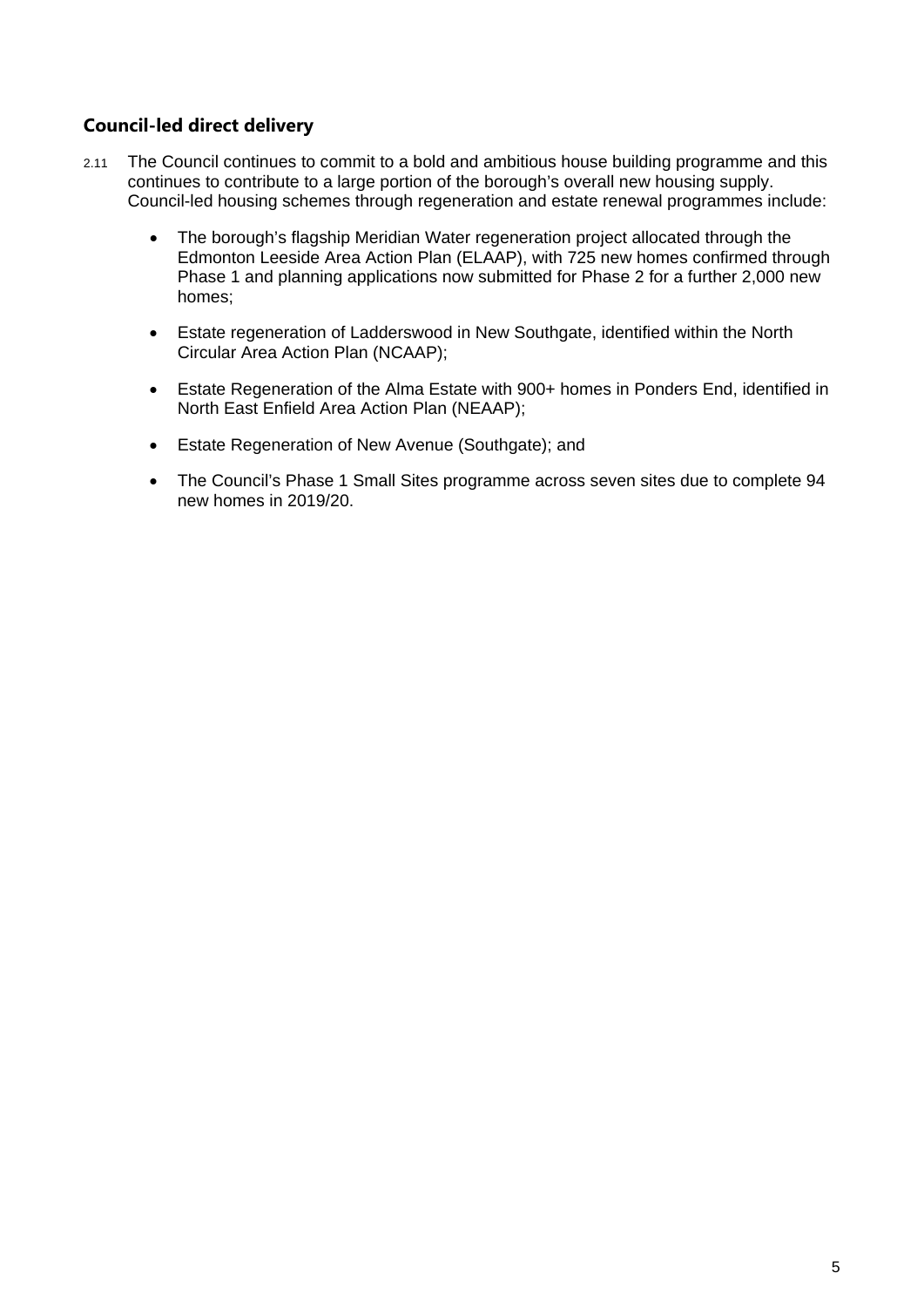# <span id="page-7-0"></span>**3. Methodology**

#### **Housing Delivery**

- 3.1 This is the first Housing Action Plan for Enfield and it focuses on internal processes the Council is committed to undertake with the aim of accelerating housing delivery. Future iterations of the Action Plan will include feedback from the private sector, registered providers, other external stakeholders and how the Council can assist to ensure faster housing delivery within the borough.
- 3.2 The first step to producing this Action Plan was to identify the key service areas that support housing delivery. This followed engagement with each service area to identify and analyse possible root causes for slower build out rates in Enfield. This instigated the establishment of a Housing Delivery Board of internal officers to collaborate and identify key actions that the Council is or could undertake to increase housing delivery.
- 3.3 Housing delivery, in particular delivery of affordable and specialist housing to meet pressing local need, is supported across several service areas and be categorised as either:

#### A) **Process or enabling** or

#### B) **Direct delivery**.

3.4 These categories can be split into several services that the Council either support housing by assisting delivery through the private sector or deliver housing through Council-led housing regeneration, estate renewal programme and Council-owned property and assets portfolio.

#### **A) Process/enabling service areas**

- 3.5 The Planning Service comprising Development Management and Strategic Planning & Design facilitate the development process required to deliver housing. Improved performance, resourcing and efficiency in both decision taking and plan making will enhance delivery by providing developer confidence. Promoting a proactive growth and development agenda through identifying strategic growth areas and site allocations and policies will support housing growth and good design practices.
- 3.6 In addition, there are statutory and non-statutory functions that sit within the Council's Strategy and Policy Hub unit providing corporate support to deliver council-housing and affordable housing to improve housing numbers and tackle issues such as homelessness and temporary accommodation through the strategies that are being produced.

#### **B) Direct delivery service areas**

- 3.7 The Council manages and owns a large portfolio of land and assets that support direct housing delivery. These service areas include: Housing Regeneration and Estate Renewal programmes that improve and optimise existing council-housing to maximise housing delivery and improve quality across all tenures and increase the supply.
- 3.8 In addition, the Council own a portfolio of land and assets. This portfolio is managed by the Property Assets Team. The Council has recently approved the Strategic Assets Management Plan (SAMP), which covers all Council-owned property, except for the Housing Revenue Account (HRA) residential housing stock. The SAMP is the core document, which is designed to support proactive and strategic decision making, ensuring that the Core Principles are reflected in the decisions of all parts of the organisation. The SAMP is written to cover the fiveyear period between 2019/20 to 2023/24.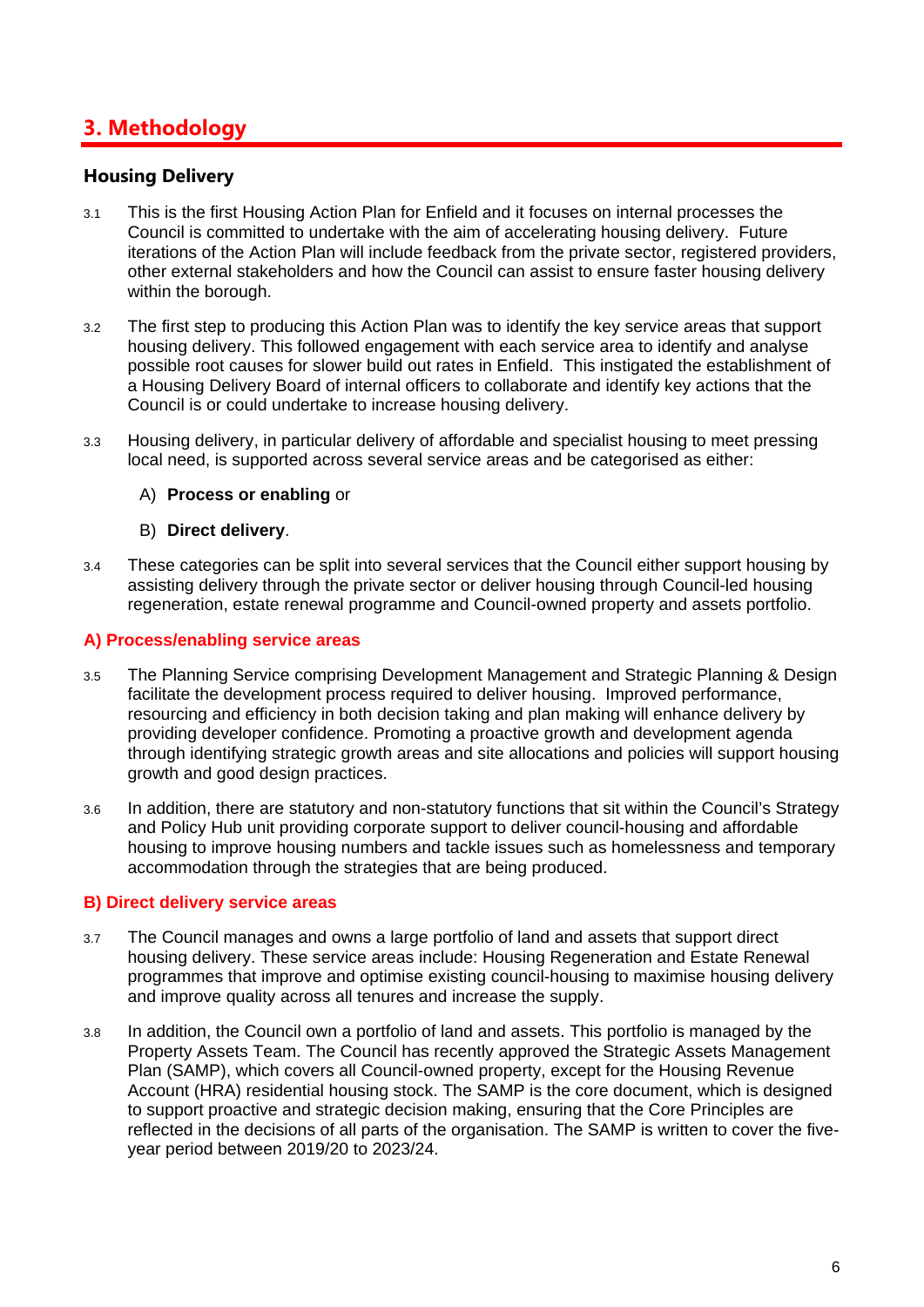3.9 To gain a better understanding of the housing situation in London, the Council attends regular meetings with other boroughs to discuss key matters and attempt to identify further relevant information and solutions to the problems. For example, the Council attends regular meetings of the ALBPO Group (Association of London Borough Planning Officers) at which the issue of housing targets is a regular agenda item for discussion.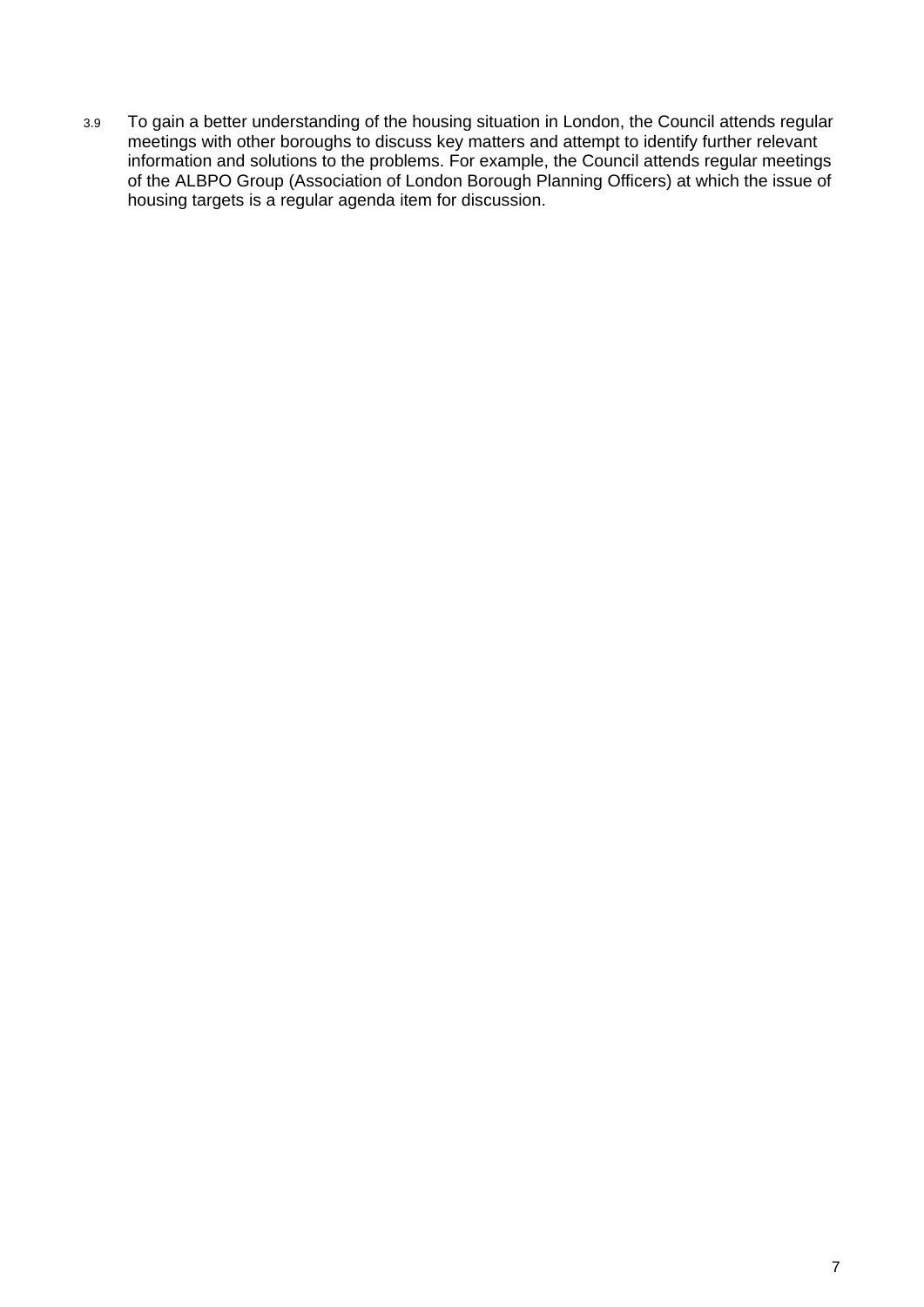# <span id="page-9-0"></span>**4. Delivery rate analysis**

4.1 As part of the analysis undertaken to produce this Action Plan, internal engagement was carried out with officers across key service areas to identify issues affecting housing delivery. Further work will be undertaken to actively reach out to the development industry and other stakeholders to identify and address issues in future iterations of this Action Plan. The table below sets out a summary of key issues identified.

|  |  | Table 1: Summary of key issues identified and possible causes for slower delivery rates |
|--|--|-----------------------------------------------------------------------------------------|
|  |  |                                                                                         |

| <b>Key issues</b>                                                                               | <b>Consultation findings and its potential impact on housing</b><br>delivery                                                                                                                                                                                                                                                                                                                                                                   |
|-------------------------------------------------------------------------------------------------|------------------------------------------------------------------------------------------------------------------------------------------------------------------------------------------------------------------------------------------------------------------------------------------------------------------------------------------------------------------------------------------------------------------------------------------------|
| Infrastructure and<br>public services                                                           | If existing infrastructure e.g. transport network, schools, GPs etc does not<br>have the capacity to support increased housing growth, this will have an<br>impact on housing delivery.                                                                                                                                                                                                                                                        |
|                                                                                                 | Future funding for infrastructure is therefore needed to unlock future sites<br>for housing development and growth within the borough.                                                                                                                                                                                                                                                                                                         |
|                                                                                                 | The Council needs to continue to work with providers on transport network<br>issues, ongoing Duty to Cooperate work, education providers to identify<br>existing capacity which could hinder housing delivery.                                                                                                                                                                                                                                 |
|                                                                                                 | As part of the new Local Plan and Duty to Cooperate work, the Council<br>regularly engages with providers about future housing growth and<br>infrastructure requirements. These requirements will be captured in the<br>Infrastructure Delivery Framework.                                                                                                                                                                                     |
| <b>Brownfield land</b>                                                                          | In the past three years, housing development has been on brownfield land.<br>These are often complex sites which can delay delivery. In the case of large<br>estate renewal programmes these often involve compulsory purchase<br>orders and complex decant strategy which impact delivery.                                                                                                                                                    |
|                                                                                                 | The Council needs to encourage the delivery of small sites for new homes<br>through the new Local Plan.                                                                                                                                                                                                                                                                                                                                        |
| Heavy reliance on<br>strategic sites with a<br>number being council-<br>led schemes             | Expanding options by identifying additional development sites, with new<br>delivery partners, public sector organisations, registered providers, private<br>landowners through the new Local Plan process and Call for Sites will<br>unlock opportunities.                                                                                                                                                                                     |
| Constraints<br>associated with local<br>characteristics of land<br>available for<br>development | Land constraints make it difficult to facilitate further significant development.<br>Aside from Meridian Water in the south east of the borough, Enfield has to<br>date identified relatively few areas in the borough where larger scale growth<br>and change can be easily accommodated. Consequently, the new Local<br>Plan needs to address this.                                                                                          |
| An incomplete<br>understanding of why<br>housing permissions<br>are not implemented.            | There may be a number of wider issues out of the Council's direct influence<br>and control on why planning permissions are not implemented. These<br>factors could include economic uncertainty and/or construction costs, local<br>labour supply and costs and other influences. Further research needs to be<br>undertaken with local and strategic private sector to understand why<br>consented schemes are not translating into delivery. |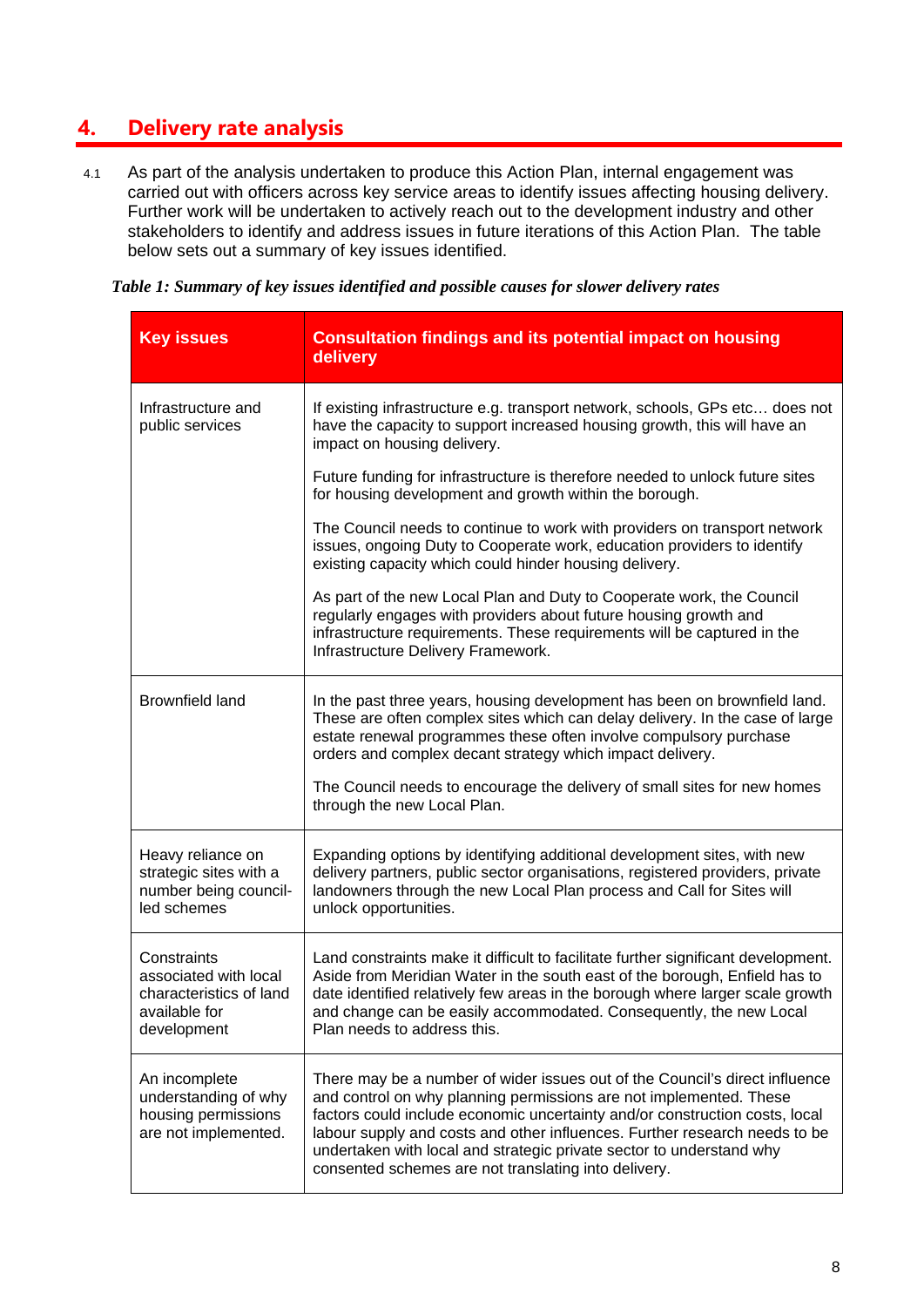| <b>Key issues</b>                                                        | <b>Consultation findings and its potential impact on housing</b><br>delivery                                                                                                                                                                              |
|--------------------------------------------------------------------------|-----------------------------------------------------------------------------------------------------------------------------------------------------------------------------------------------------------------------------------------------------------|
| Council versus private<br>sector issues<br>regarding housing<br>delivery | Further research and analysis are needed to identify key developers to<br>consult with in future for improved monitoring and performance feedback,<br>and the ability to identify build out timeframes/phasing methodology for<br>larger housing schemes. |
| Supply and demand<br>issues                                              | There is a need for more affordable housing and mix of housing types in<br>Enfield. However, further evidence work will need to be undertaken as part<br>of the new Local Plan.                                                                           |
| <b>Small sites</b>                                                       | The Council has undertaken an evidence-based study to inform the draft<br>new London Plan <sup>4</sup> .                                                                                                                                                  |
| Appropriate site<br>identification for<br>specialist housing             | The issue is associated with the delivery of specialist housing, particularly<br>when seeking to deliver affordable homes where financial viability can be<br>challenging for some housing with care models.                                              |
| Staff and resourcing                                                     | The Planning Service is building additional capacity and in-house expertise<br>and skills. This will effectively respond to planning applications and<br>assessment of major opportunities to improve decision making times.                              |

<span id="page-10-0"></span> $4$  This is set out in the evidence the Council provided as part of the hearing sessions for the London Plan, [https://www.london.gov.uk/sites/default/files/ad\\_75\\_enfield\\_small\\_sites\\_research\\_2018\\_31\\_january\\_2019.pdf](https://www.london.gov.uk/sites/default/files/ad_75_enfield_small_sites_research_2018_31_january_2019.pdf)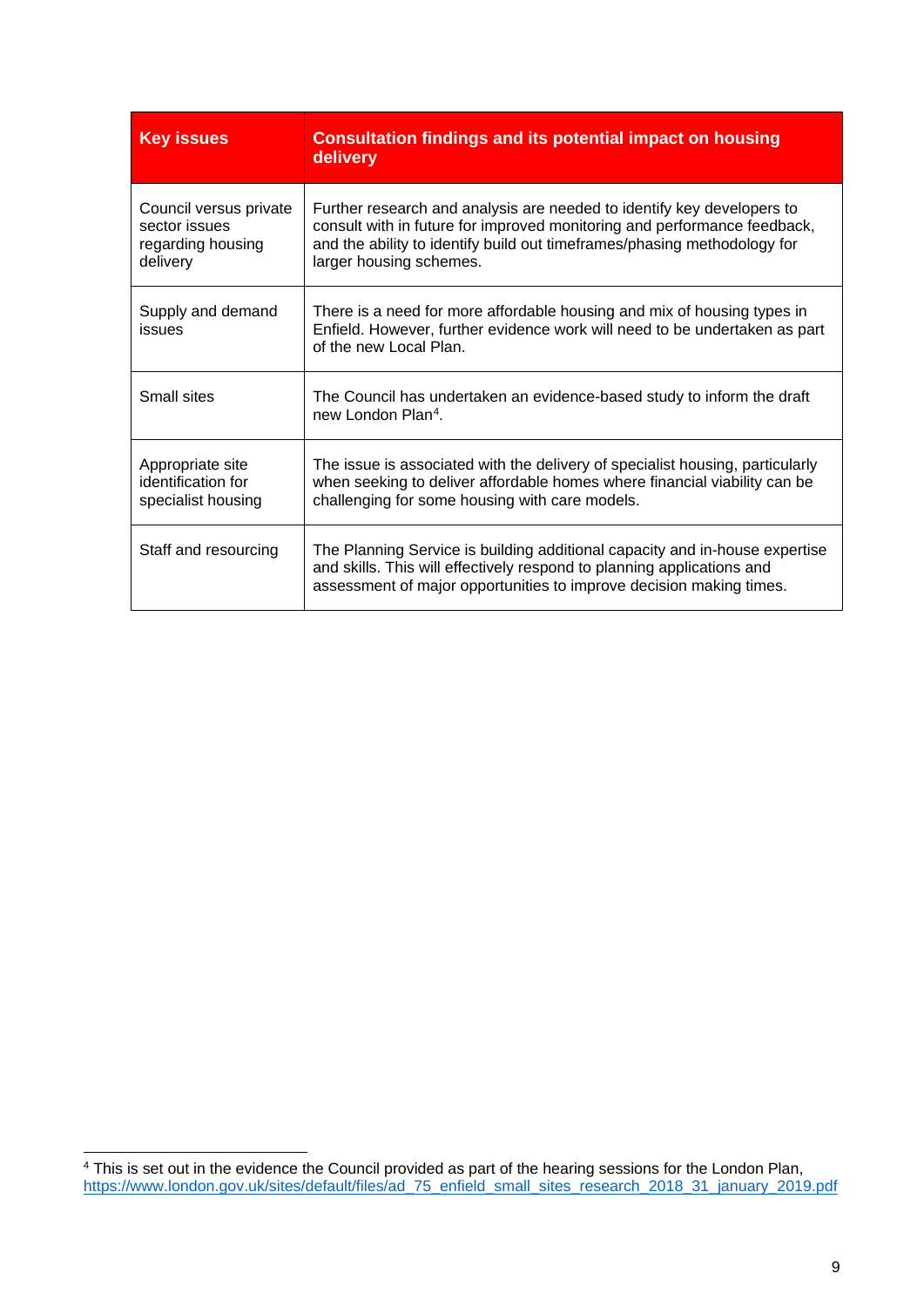# <span id="page-11-0"></span>**5. Supporting Plan/Strategies (existing and emerging)**

5.1 This Action Plan will work alongside existing, emerging plans and strategies to provide a mechanism for improved housing delivery alongside significant growth challenges. The key plans and strategies are detailed below.

# **Enfield Corporate Plan 2018-2022**

- 5.2 The Corporate Plan is the Council's most important strategic document that will frame policy development and resource allocation, setting the vision for the borough. Over the next four years, the Plan makes it clear that:
	- 'good homes' in well-connected neighbourhoods is a priority of the Council. This means the Council will continue to create thriving, affordable places and homes.
	- Increase the supply of affordable, quality housing options for ownership, social rent and private rent.
	- Drive investment in rail, roads and cycling infrastructure to improve connectivity and support economic development.
	- Create an enterprising environment for business to prosper with world-class digital infrastructure and access to the right skills and networks.

Creating a lifetime of opportunities in Enfield



*[Enfield's Corporate Plan](https://new.enfield.gov.uk/services/your-council/enfield-corporate-plan-your-council.pdf)*

#### **Housing & Growth Strategy 2020 – 2030 (Draft)**

- 5.3 The emerging Strategy will set out how we will deliver more and better homes to address inequality, create a more balanced housing market and help local people access a good home. This will play a huge part in supporting our ambition to deliver a lifetime of opportunities for people in Enfield, by creating good homes in well-connected neighbourhoods.
- 5.4 A key initiative of the Strategy will be to deliver a house building programme, which will include delivery in partnership with registered providers. This will create homes for local people on a range of different incomes can afford to live in at different stages of their lives. This will significantly increase housing supply and create an opportunity to develop homes and neighbourhoods that cater to all levels of incomes, are health promoting, environmentally sustainable, child friendly, age-friendly and accessible for people through their lifetime.
- 5.5 The strategy is not just about creating new homes, it also about how we improve existing homes in the borough, ensuring they are used for the benefit of local people. This includes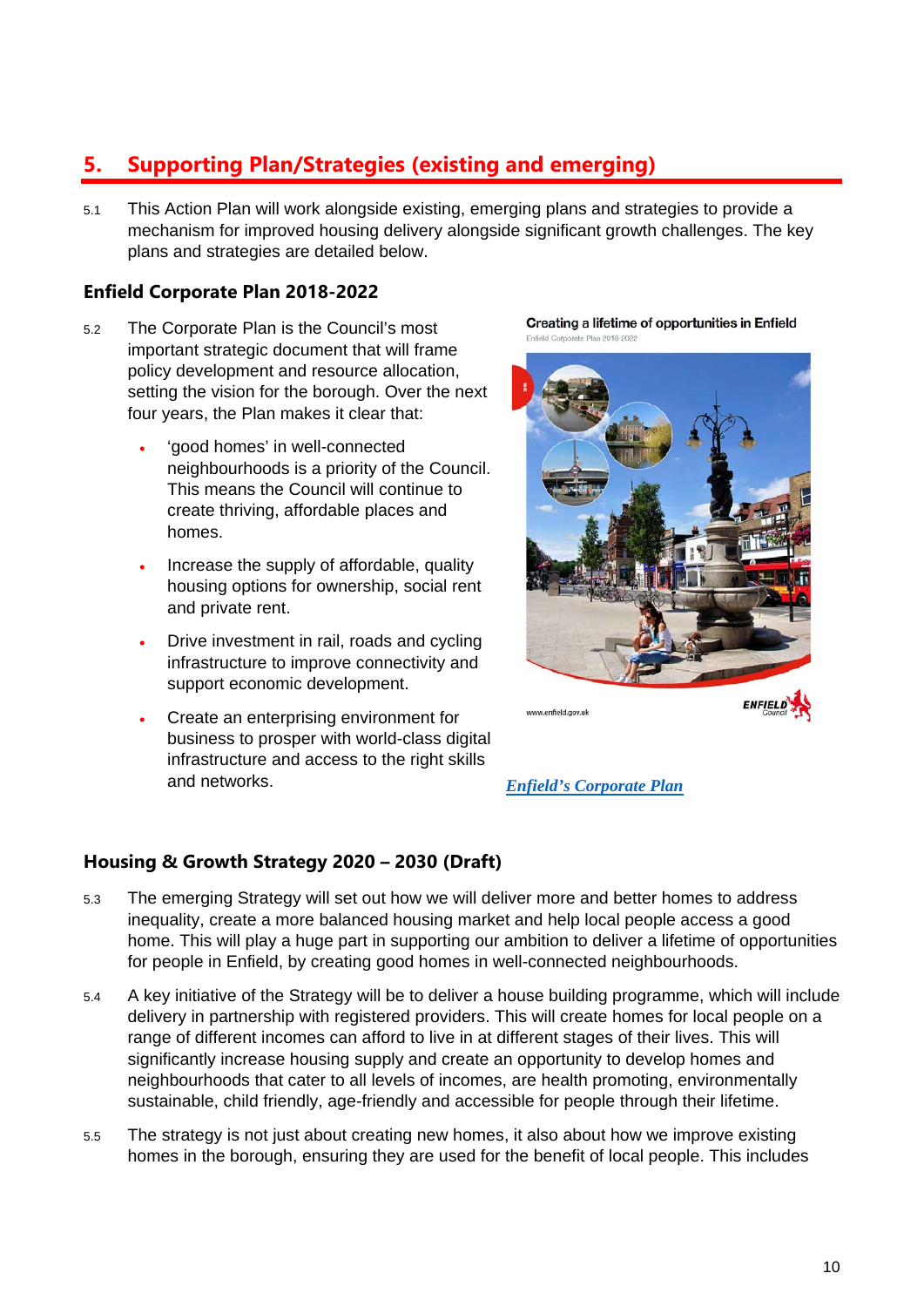how we work with our communities to maintain and improve Council homes and how we work in partnership to improve private sector homes.

- 5.6 There are five priorities to achieve the Council's corporate vision of good homes in wellconnected neighbourhoods:
	- **1) More genuinely affordable homes for local people**
	- **2) Invest in and be proud of our Council homes**
	- **3) Quality and variety in private housing**
	- **4) Connect, involve and empower people in vibrant neighbourhoods**
	- **5) Inclusive homes for everyone**
- 5.7 This ten-year strategy will set out how the Council intends to manage and deliver more and better homes to address inequality, create a more balanced housing market and help local people access a good home. This means, providing an overarching framework against which other policies on more specific housing issues will be considered and formulated.

# **Preventing Homelessness and Rough Sleeping in Enfield 2020-2025 Strategy (Draft)**

- 5.8 The Council is preparing a new strategy on how it will work with partners to prevent and tackle homelessness and rough sleeping in Enfield. The 'Preventing Homelessness and Rough Sleeping' strategy is being prepared as a requirement under the Homelessness Act 2002 for all housing authorities to have a homeless strategy.
- 5.9 The overall vision is to end homelessness in Enfield. This means ensuring that everyone has a safe, stable place to live. It means supporting residents to make informed choices so that they have a home they can afford, at the right time, which meets their needs. It means that if an individual or family is at risk of homelessness, they receive the support they need to prevent it.
- 5.10 The vision will be delivered through the following five ambitions:
	- **Treat people with empathy, dignity and respect -** Supporting people with compassion, listening to their views and ideas and working with them, other services and the community to prevent and end homelessness together.
	- **Make homeless prevention a priority for everyone** Working with the community, our partners and across the council to spot risks of homelessness early and take holistic action to prevent it.
	- **Support people to access the right accommodation -** Empowering local people to find suitable accommodation and driving up standards in the private rented sector.
	- **Support people to plan for their lifetime housing needs -** Helping people to think about how they can meet their housing needs now and, in the future, and respond to changing requirements over their lifetime.
	- **End rough sleeping in Enfield -** Working in partnership to positively engage with and support people who are sleeping rough and prevent this form of homelessness from happening.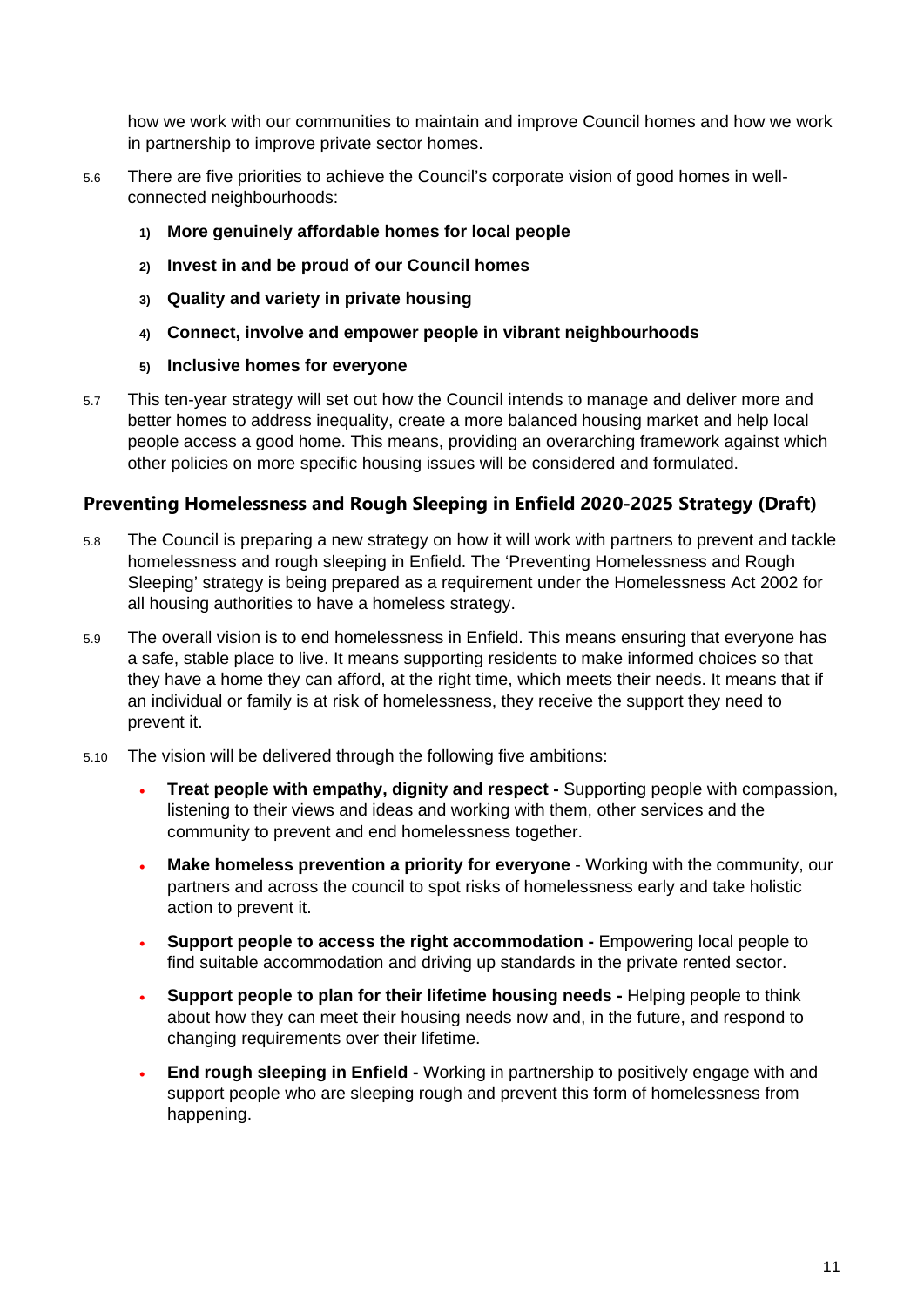#### **New Local Plan 2036**

- 5.11 The emerging new Local Plan is a key statutory document which will set out the overall development strategy for the borough for the period between 2018-2036. A new Local Plan is needed to conform with the requirements of the NPPF (2019) and to identify how the Council intends to meet the new housing and employment needs to successfully deliver government requirements and those of the new London Plan. The new Local Plan will gather weight as it proceeds through production, and, when adopted will replace the Core Strategy and other planning policy documents.
- 5.12 Other key strategic documents that will guide future housing growth and accelerate housing delivery, detailed below:

#### **Edmonton Leeside Area Action Plan (ELAAP)**

5.13 The ELAAP is a Planning Framework to support the delivery of the first 5,000 new homes at Meridian Water. Additionally, the area will accommodate new employment, supporting infrastructure and other facilities required to support housing growth.

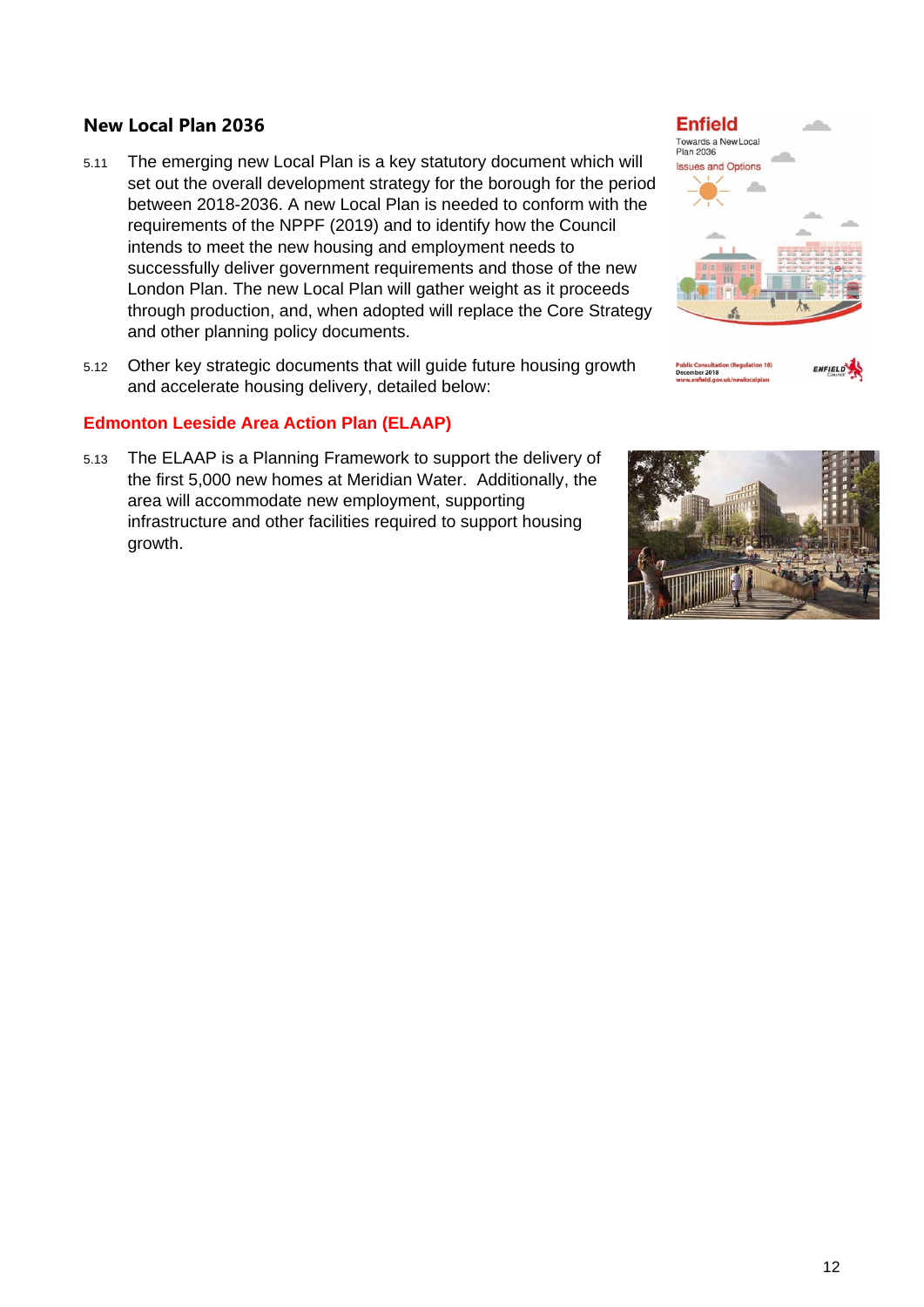#### **S106 and Community Infrastructure Levy (CIL) review**

- 5.14 To improve the S106 process work is underway to support future housing delivery by developing new policies to establish the type, scale and nature of contributions, which will form the basis of an update to the existing S106 SPD.
- 5.15 The Council's CIL Charging Schedule came into effect on 1 April 2016 and to date has contributed over £5m towards the new Meridian Water Station. Due to area-based regeneration and increasing house prices in the borough over the past six years the Council intends to review its

CIL Charging Schedule in parallel to carefully align with the new Local Plan, which also has a requirement for consultation and independent examination of the CIL.



*Meridian Water station, completed (2019)*

5.16 In light of the latest market conditions, the Council is underway to review the Enfield CIL Charging Schedule. This will ensure enough monies is collected for future infrastructure needs to support housing growth within Enfield. In addition, an Infrastructure Funding Statement will be prepared setting out how the Council intends to spend both S106 and CIL monies each year.

#### **Infrastructure Delivery Plan (IDP)**

- 5.17 The Infrastructure Delivery Plan (IDP) is a document that supports Enfield's growth. It identifies service areas where investment will be needed to meet the additional demand from population and housing growth over the plan period. It also sets the basis for policies for developer contributions to meet future need and highlights and where applicable identifies gaps in existing provision to form a platform for future development, project delivery and funding bids.
- 5.18 The IDP is a 'live' document that is reviewed periodically so that the Council can monitor progress on infrastructure delivery and have in place an up to date schedule of infrastructure requirements. It will review existing provision for all infrastructure including social infrastructure such as health and education facilities, as well as physical infrastructure such as transport and utilities, and green and blue infrastructure such as parks and open spaces – to support housing delivery.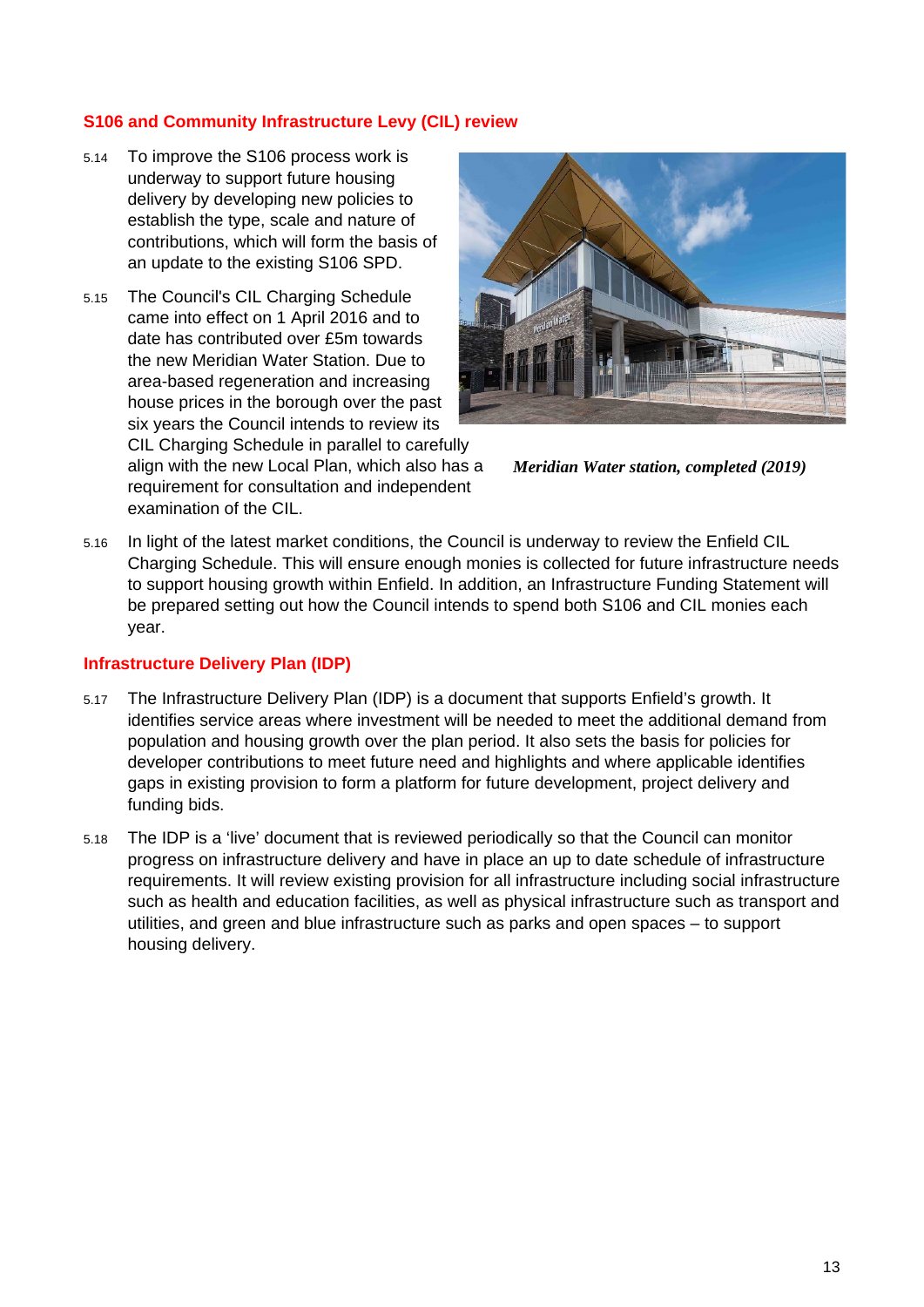# <span id="page-15-0"></span>**6 Key Actions**

- 6.1 This action plan sets out a range of measures that the Council is progressing to address rates of delivery, including the establishment of a new Housing Delivery Board to oversee housing projects and monitor progress. A number of areas have been identified where specific actions can be taken by the following:
	- A) Ensure housing delivery remains a council priority
	- B) Enfield's housing policy
	- C) Improve and make efficient local planning authority processes
	- D) Marketing, Placemaking and Partnership working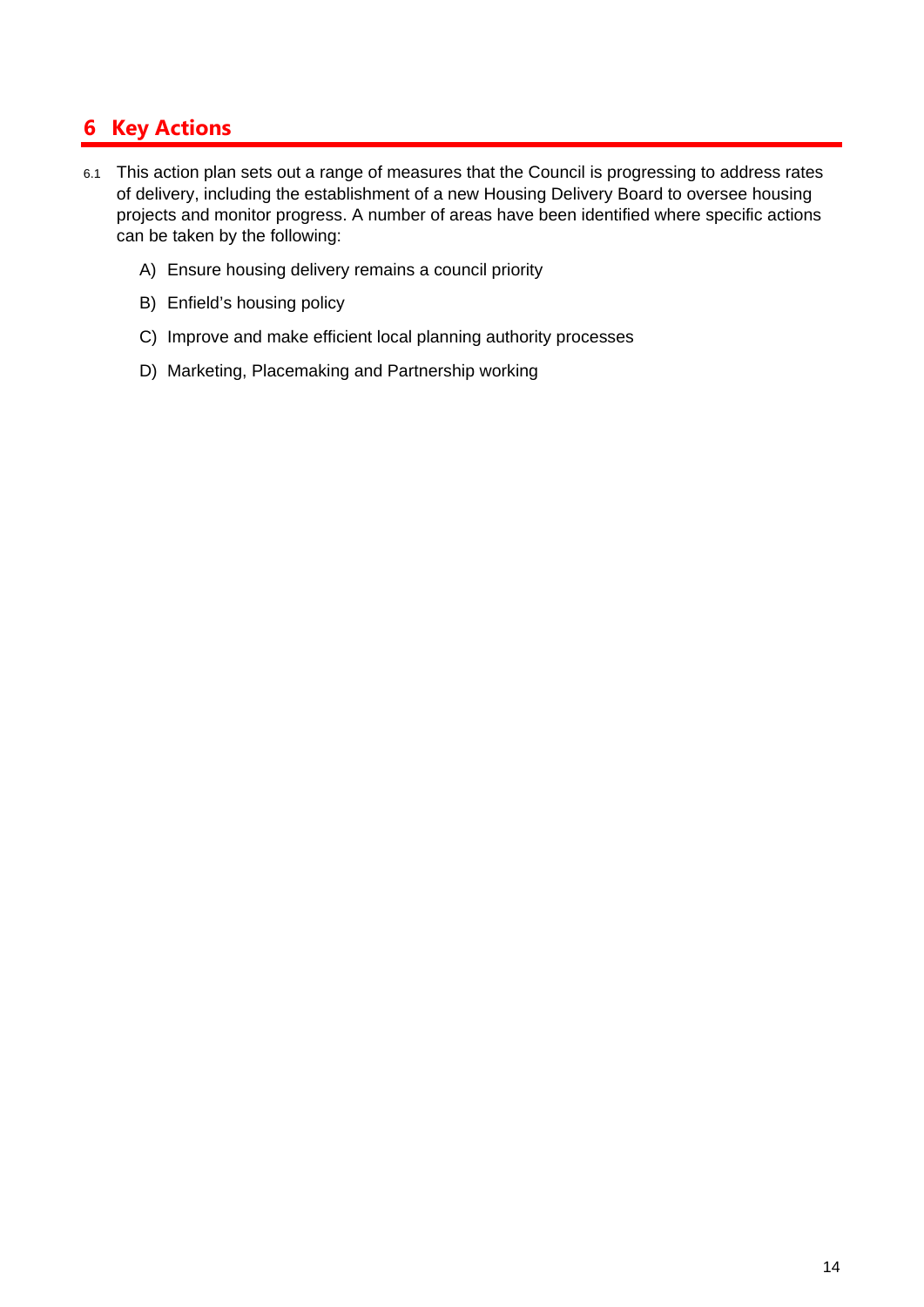# <span id="page-16-0"></span>*Table 2: Key actions identified to support the delivery of housing*

#### **A: Ensure housing delivery remains a council priority**

|    | <b>Action</b>                            | <b>Aims</b>                                                                                                                                                                                                                                                                                                                                                                                                                                                                                                                                                                                                                                                        | <b>Measuring</b><br>success and<br>milestones | <b>Timescale</b><br>Q1, Q2, Q3<br>and Q4 | <b>Priority</b><br>High,<br><b>Medium or</b><br>Low <sup>5</sup> | <b>Status</b><br>Started, in-<br>progress or<br>completed | Lead                                                                                                                                                                                                                                                                                                                                                                                                     |
|----|------------------------------------------|--------------------------------------------------------------------------------------------------------------------------------------------------------------------------------------------------------------------------------------------------------------------------------------------------------------------------------------------------------------------------------------------------------------------------------------------------------------------------------------------------------------------------------------------------------------------------------------------------------------------------------------------------------------------|-----------------------------------------------|------------------------------------------|------------------------------------------------------------------|-----------------------------------------------------------|----------------------------------------------------------------------------------------------------------------------------------------------------------------------------------------------------------------------------------------------------------------------------------------------------------------------------------------------------------------------------------------------------------|
| 1) | Establish a<br>Housing<br>Delivery Board | - To oversee and address housing delivery<br>matters<br>- To monitor the key actions identified in the<br><b>HAP</b><br>- To oversee the delivery and progress of all<br>new Council housing stock<br>- To provide guidance on potential<br>partnering and funding opportunities<br>- To monitor the build out progress of the<br>Council's housing and regeneration<br>schemes through a new monitoring<br>dashboard<br>- To monitor performance in accordance<br>with the Housing Delivery Target<br>methodology<br>To advise necessary actions to unlock<br>$\blacksquare$<br>strategic issues/trends that affect private<br>sector housing delivery in Enfield | Housing<br>Delivery Board<br>established      | Q3, 2019                                 | High                                                             | Started                                                   | The Housing Delivery Board is<br>made up of senior officers across<br>the Council that are either directly<br>involved with housing delivery or<br>support the planning process.<br>These include:<br>- Housing & Regeneration<br><b>Strategic Property Service</b><br>- Temporary Accommodation<br><b>Corporate Services</b><br>Meridian Water<br>Strategic Planning & Design<br>Development Management |

 $<sup>5</sup>$  In terms of return/investment to deliver/unlock housing growth</sup>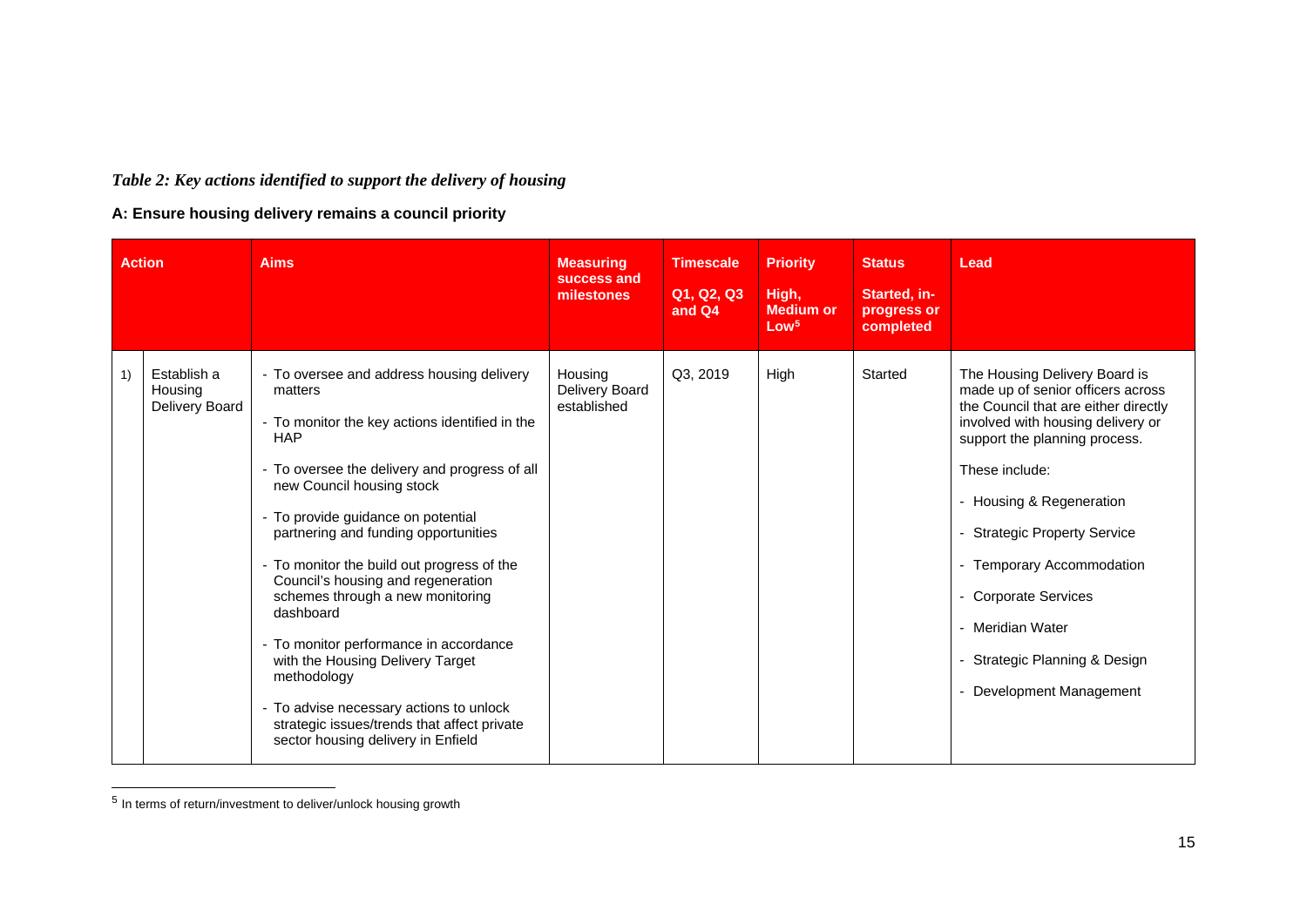| <b>Action</b> |                                                    | <b>Aims</b>                                                                                                                                                                                                                                                                                                                                     | <b>Measuring</b><br>success and<br>milestones                                                                                        | <b>Timescale</b><br>Q1, Q2, Q3<br>and Q4                                                    | <b>Priority</b><br>High,<br><b>Medium or</b><br>Low <sup>5</sup> | <b>Status</b><br>Started, in-<br>progress or<br>completed                                    | Lead                                                    |
|---------------|----------------------------------------------------|-------------------------------------------------------------------------------------------------------------------------------------------------------------------------------------------------------------------------------------------------------------------------------------------------------------------------------------------------|--------------------------------------------------------------------------------------------------------------------------------------|---------------------------------------------------------------------------------------------|------------------------------------------------------------------|----------------------------------------------------------------------------------------------|---------------------------------------------------------|
| 2)            | Improve<br>housing<br>delivery<br>monitoring       | - To establish a new 'dashboard' to monitor<br>housing delivery and development in the<br>pipeline<br>- To improve internal reporting for Council-<br>led housing schemes<br>- To provide further breakdown of tenure<br>and housing types<br>- To have a central dashboard for all officers<br>to use<br>- To provide consistency in reporting | New dashboard<br>in place                                                                                                            | Q4, 2019                                                                                    | High                                                             | In progress -<br>currently<br>working on<br>production of<br>new<br>monitoring<br>dashboard. | Knowledge & Insight Hub                                 |
| 3)            | Housing &<br>Growth<br>Strategy<br>$(2020 - 2030)$ | - Ensure policies, strategies and other<br>relevant documents are in place to support<br>housing delivery<br>- Ensure the Housing and Growth Strategy<br>is implemented to achieve the specified<br>goals<br>- To increase council housing delivery and<br>affordable homes over the next ten years                                             | Housing &<br>Growth<br>$Strategy -$<br>published<br>Number of<br>homes<br>delivered<br>Number of<br>affordable<br>homes<br>delivered | Q3 2019<br>Consultation<br>Q4 2019<br>and Q1<br>2020<br>Publication<br>of Final<br>Strategy | High                                                             | In progress                                                                                  | Policy, People Engagement Hub<br>Housing & Regeneration |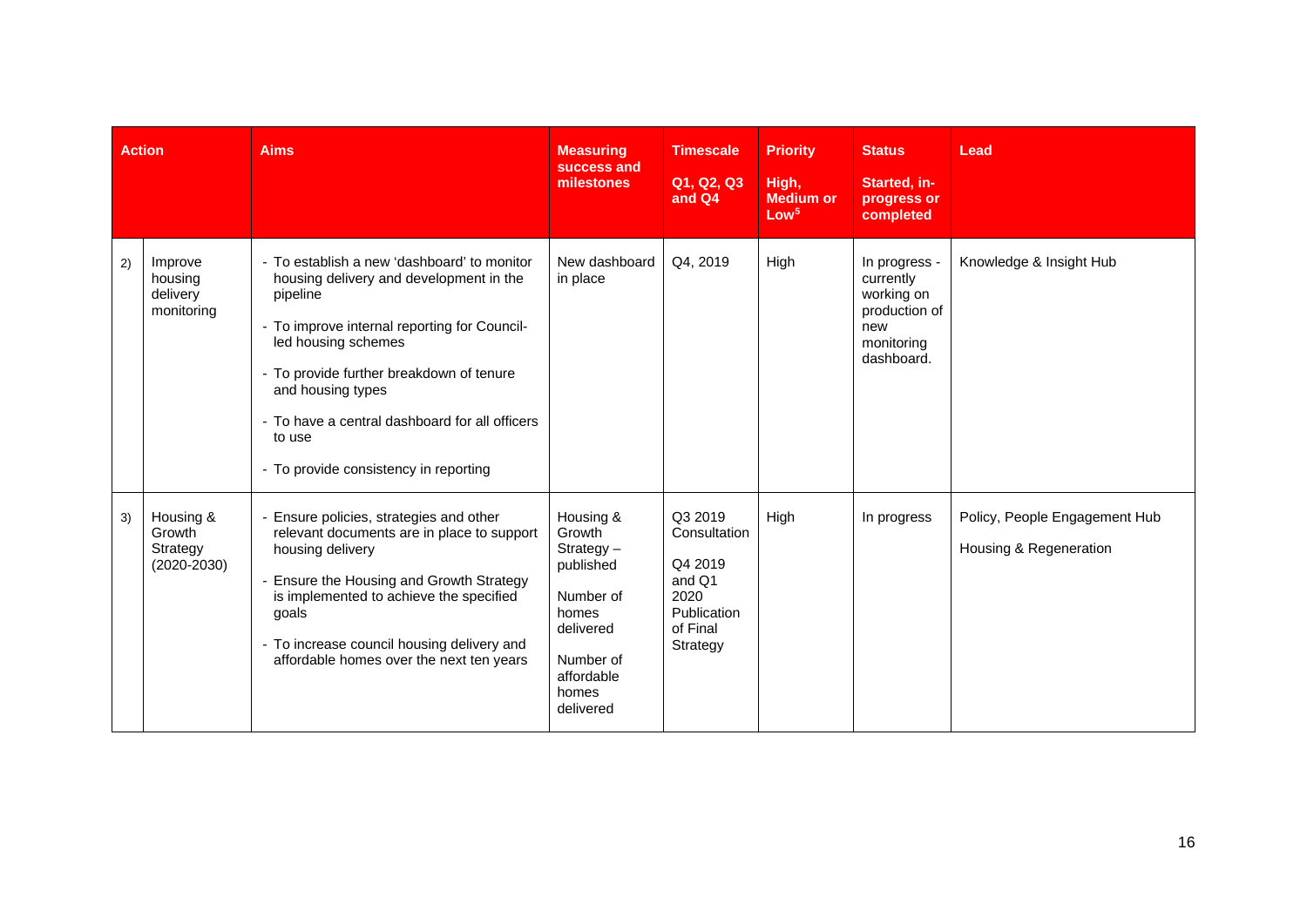| <b>Action</b> |                                                                                           | <b>Aims</b>                                                                                                                                                                                                                                                                                                  | <b>Measuring</b><br>success and<br>milestones                                                                                                              | <b>Timescale</b><br>Q1, Q2, Q3<br>and Q4                                                           | <b>Priority</b><br>High,<br><b>Medium or</b><br>Low <sup>5</sup> | <b>Status</b><br>Started, in-<br>progress or<br>completed | Lead                                                    |
|---------------|-------------------------------------------------------------------------------------------|--------------------------------------------------------------------------------------------------------------------------------------------------------------------------------------------------------------------------------------------------------------------------------------------------------------|------------------------------------------------------------------------------------------------------------------------------------------------------------|----------------------------------------------------------------------------------------------------|------------------------------------------------------------------|-----------------------------------------------------------|---------------------------------------------------------|
| 4)            | Preventing<br><b>Homelessness</b><br>and Rough<br>Sleeping<br>Strategy<br>$(2020 - 2025)$ | - Ensure policies, strategies and other<br>relevant documents are in place to support<br>housing delivery<br>- Ensure the Preventing Homelessness and<br>Rough Sleeping Strategy is implemented<br>to achieve the specified goals<br>- To reduce homelessness and rough<br>sleeping over the next five years | Preventing<br>Homelessness<br>and Rough<br>Sleeping<br>$Strategy -$<br>published<br>Reduction in<br>the number of<br>homelessness<br>and rough<br>sleeping | Q3 2019<br>Consultation<br>Q4 2019<br>and Q1<br>2020<br><b>Publication</b><br>of Final<br>Strategy | High                                                             | In progress                                               | Policy, People Engagement Hub<br>Housing & Regeneration |
| 5)            | Strategic<br>Asset<br>Management<br>Plan (SAMP)                                           | - Operational Assets Strategy<br>- Rural Estate and Strategy Review<br>- Explore opportunities for planning/green-<br>belt compliant residential development                                                                                                                                                 | Redevelopment<br>of council<br>assets into new<br>residential<br>development to<br>increase<br>housing supply<br>for Enfield.                              | Q1 2021                                                                                            | Medium                                                           | Started                                                   | <b>Strategic Property Services</b>                      |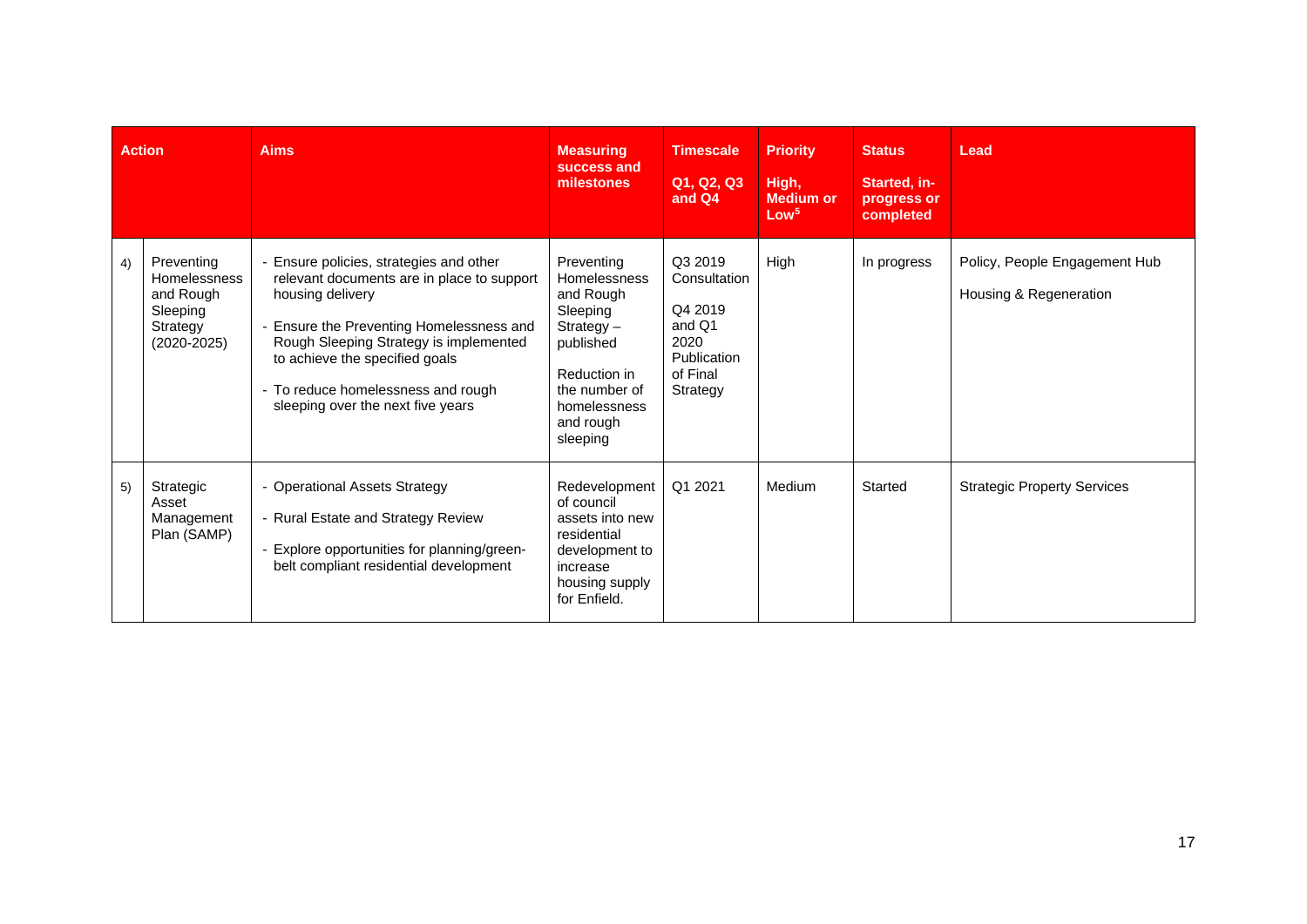# <span id="page-19-0"></span>**B) Enfield's housing policy**

|    | <b>Action</b>                       | <b>Aims</b>                                                                                                                                                                                                                                                                                                                                                                            | <b>Measuring</b><br>success and<br>milestones                                                              | <b>Timescale</b><br>Q1, Q2, Q3<br>and Q4                                                                  | <b>Priority</b><br>High,<br><b>Medium or</b><br>Low <sup>6</sup> | <b>Status</b><br>Started, in-<br>progress or<br>completed                                                                                        | Lead                            |
|----|-------------------------------------|----------------------------------------------------------------------------------------------------------------------------------------------------------------------------------------------------------------------------------------------------------------------------------------------------------------------------------------------------------------------------------------|------------------------------------------------------------------------------------------------------------|-----------------------------------------------------------------------------------------------------------|------------------------------------------------------------------|--------------------------------------------------------------------------------------------------------------------------------------------------|---------------------------------|
| 6) | Enfield's new<br>Local Plan<br>2036 | - Deliver a new Local Plan to conform with<br>the requirements set out in the updated<br>NPPF (2019)<br>- To identify how the Council intends to meet<br>the new housing, employment and<br>infrastructure needs to successfully deliver<br>government requirements and be in<br>general conformity with the London Plan<br>- To achieve a step-change in the delivery of<br>new homes | Delivery of<br>consultation<br>milestones in<br>the LDS                                                    | Q2-3 2020<br>draft new<br>Local Plan<br>for<br>publication<br>Q3-4 2021<br>Final<br>adopted<br>Local Plan | High                                                             | Started<br>Early stage<br>of<br>consultation<br>completed<br>In-progress<br>with draft<br>new Local<br>Plan<br>Evidence<br>gathering<br>underway | - Strategic Planning and Design |
| 7) | CIL and S106<br>review              | - Work proactively and collaboratively with<br>internal/external partners including other<br>Council departments and developers<br>- To ensure identification of strategic<br>infrastructure projects.<br>- Align existing and future match funding<br>opportunities for infrastructure projects to<br>support growth.                                                                 | Increase<br>overall CIL<br>revenue<br>Prioritise<br>strategic<br>infrastructure<br>S <sub>106</sub> monies |                                                                                                           | High                                                             | Started                                                                                                                                          | - Strategic Planning and Design |

 $6$  In terms of return/investment to deliver/unlock housing growth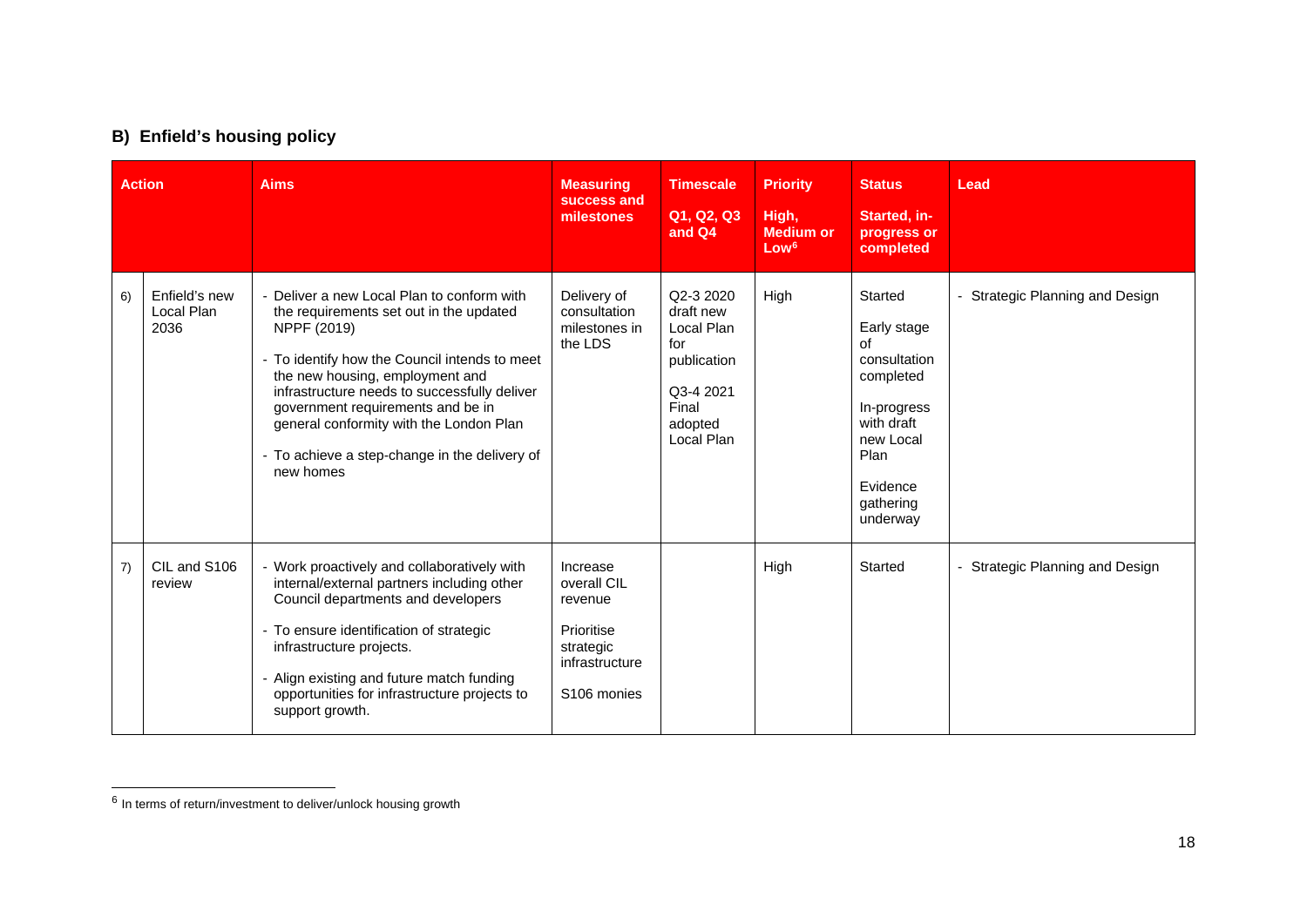# <span id="page-20-0"></span>**C) Improve our planning application process**

|    | <b>Action</b>                                                                                                                               | <b>Aims</b>                                                                                                                                                                                                                                                                                                                                                                                                                                                                                                                                                                  | <b>Measuring</b><br>success and<br>milestones              | <b>Timescale</b><br>Q1, Q2, Q3<br>and Q4 | <b>Priority</b><br>High,<br><b>Medium or</b><br>Low <sup>7</sup> | <b>Status</b><br>Started, in-<br>progress or<br>completed | Lead                   |
|----|---------------------------------------------------------------------------------------------------------------------------------------------|------------------------------------------------------------------------------------------------------------------------------------------------------------------------------------------------------------------------------------------------------------------------------------------------------------------------------------------------------------------------------------------------------------------------------------------------------------------------------------------------------------------------------------------------------------------------------|------------------------------------------------------------|------------------------------------------|------------------------------------------------------------------|-----------------------------------------------------------|------------------------|
| 8) | Improve our<br>planning<br>application<br>processes<br>through the<br>establishment<br>of new<br>Strategic<br>Major<br>Applications<br>Team | - Work proactively and collaboratively with<br>internal/external partners including other<br>Council departments and developers<br>- To ensure speedy progression of strategic<br>development sites and large-scale planning<br>applications and progression of those<br>applications which already have planning<br>permission, but work has not yet<br>commenced on site.<br>Ensure that the process for strategic sites<br>are efficient and progressive through early<br>engagement of stakeholders to ensure all<br>relevant issues are understood at an early<br>stage | Strategic<br>Projects<br>officer in place<br>Team in place | Q1, 2019                                 | High                                                             | In progress<br>wider<br>capacity<br>building              | Development Management |

<sup>7</sup> In terms of return/investment to deliver/unlock housing growth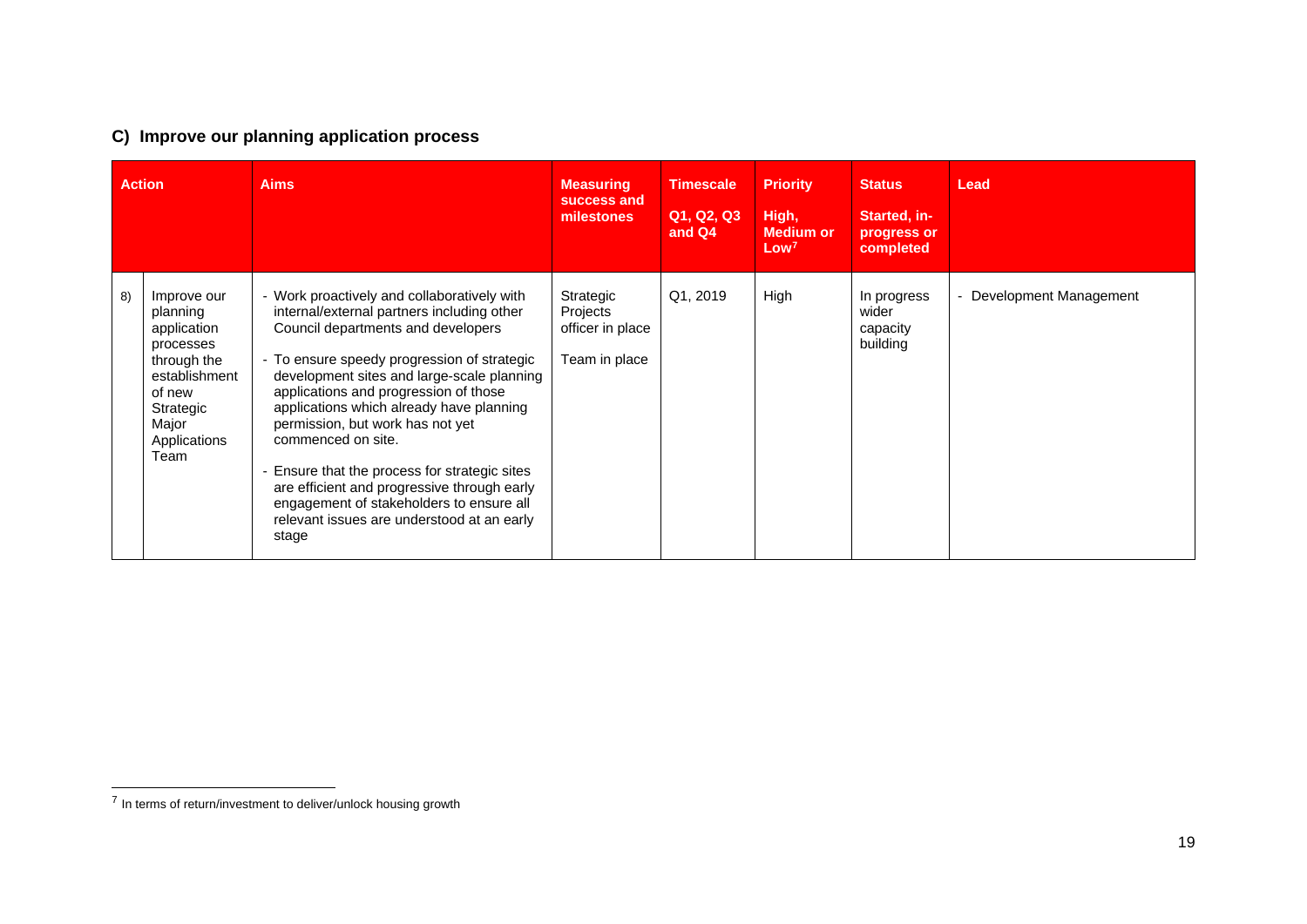|    | <b>Action</b>                                                        | <b>Aims</b>                                                                                                                                                                                                                                                                                                                                                                                                                                                                                                                                                                                                                                                                                                                           | <b>Measuring</b><br>success and<br>milestones                                                                                                                                                                                                                                                                                  | <b>Timescale</b><br>Q1, Q2, Q3<br>and Q4 | <b>Priority</b><br>High,<br><b>Medium or</b><br>Low <sup>8</sup> | <b>Status</b><br>Started, in-<br>progress or<br>completed | Lead                                                                               |
|----|----------------------------------------------------------------------|---------------------------------------------------------------------------------------------------------------------------------------------------------------------------------------------------------------------------------------------------------------------------------------------------------------------------------------------------------------------------------------------------------------------------------------------------------------------------------------------------------------------------------------------------------------------------------------------------------------------------------------------------------------------------------------------------------------------------------------|--------------------------------------------------------------------------------------------------------------------------------------------------------------------------------------------------------------------------------------------------------------------------------------------------------------------------------|------------------------------------------|------------------------------------------------------------------|-----------------------------------------------------------|------------------------------------------------------------------------------------|
| 9) | Continue with<br>estate renewal<br>and<br>regeneration<br>programmes | - To bring forward a programme of<br>development on council-owned sites to<br>contribute to meeting housing need. These<br>sites include: Alma (993 units), New<br>Avenue (408 units), Ladderswood (517<br>units) - all three schemes are under<br>construction. Discussions are underway to<br>explore an increase in density and uplifts<br>on all three schemes, with a particular<br>need at Ladderswood due to viability<br>issues for the current number of units<br>being delivered.<br>- To report to Cabinet in October 2019<br>seeking approval to work towards ballot on<br>Snells and Joyce. Architect appointed.<br>Additional engagement resource identified.<br>Community centre being converted into<br>community hub | Completion of<br>regeneration<br>schemes<br>already<br>underway.<br>Successful<br>ballot result at<br>Snells and<br>Joyce and<br>commencement<br>of delivery.<br>Additional<br>estates<br>identified for<br>renewal and<br>viable schemes<br>brought forward<br>for delivery<br>after successful<br>ballot results<br>achieved | Present to<br>2028<br>Q4 2019/20         | High                                                             | In progress                                               | - Housing Regeneration<br>- Head of Development<br>- Regeneration Project Director |

# <span id="page-21-0"></span>**D) Marketing, Placemaking and Partnership working**

 $8$  In terms of return/investment to deliver/unlock housing growth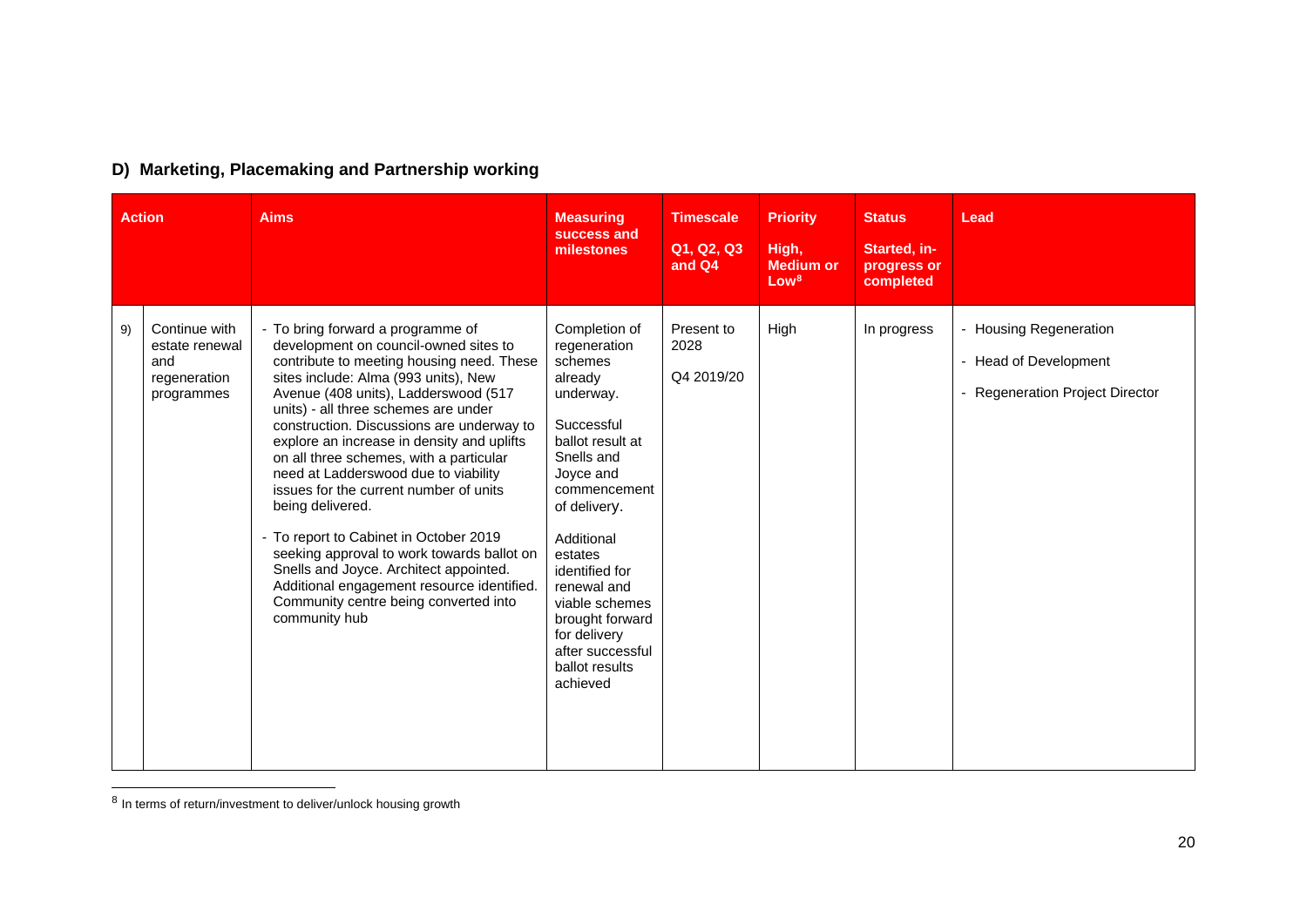|     | <b>Action</b>                                                 | <b>Aims</b>                                                                                                                                                                                                                                                                                                                                                                                                      | <b>Measuring</b><br>success and<br>milestones                                                                                                                                        | <b>Timescale</b><br>Q1, Q2, Q3<br>and Q4                                       | <b>Priority</b><br>High,<br><b>Medium or</b><br>Low <sup>8</sup> | <b>Status</b><br>Started, in-<br>progress or<br>completed | Lead                          |
|-----|---------------------------------------------------------------|------------------------------------------------------------------------------------------------------------------------------------------------------------------------------------------------------------------------------------------------------------------------------------------------------------------------------------------------------------------------------------------------------------------|--------------------------------------------------------------------------------------------------------------------------------------------------------------------------------------|--------------------------------------------------------------------------------|------------------------------------------------------------------|-----------------------------------------------------------|-------------------------------|
| 10) | Operational<br>Assets<br>Strategy                             | - To determine which sites can be<br>considered for disposal and be brought<br>forward for housing delivery. One of the<br>first sites released for Council-led housing<br>delivery is at Bury Street West Depot<br>- To work with key partners to support<br>delivery                                                                                                                                           | Release of sites                                                                                                                                                                     | Q4 19/20                                                                       | Medium                                                           | Started                                                   | - Strategic Property Services |
| 11) | Encouraging<br>the delivery of<br>new homes on<br>small sites | - To consider new policies that support the<br>delivery of small sites through the new<br>Local Plan<br>- To continue with the Council's garage<br>home building programme - success<br>- To work with local businesses to build<br>capacity in the local construction sector to<br>encourage them into the delivery of homes<br>on small sites<br>To use the Brownfield Register Land to<br>promote small sites | GLA funding<br>secured - £18m<br><b>Building</b><br><b>Council Home</b><br>for Londoners<br>Number of<br>permissions<br>issued<br>Number of<br>completions<br>Delivery of<br>project | <b>Small Sites</b><br>programme<br>Phase 1<br>Due for<br>completion<br>Q3 2019 | High                                                             | In progress                                               | - Housing & Regeneration      |
| 12) | Continue to<br>work with<br>partners                          | - To continue with master planning and<br>capacity work                                                                                                                                                                                                                                                                                                                                                          | Successful<br>funding bids<br>secured or                                                                                                                                             | On-going<br>and as<br>opportunities                                            | High                                                             | <b>In Progress</b>                                        | - Meridian Water              |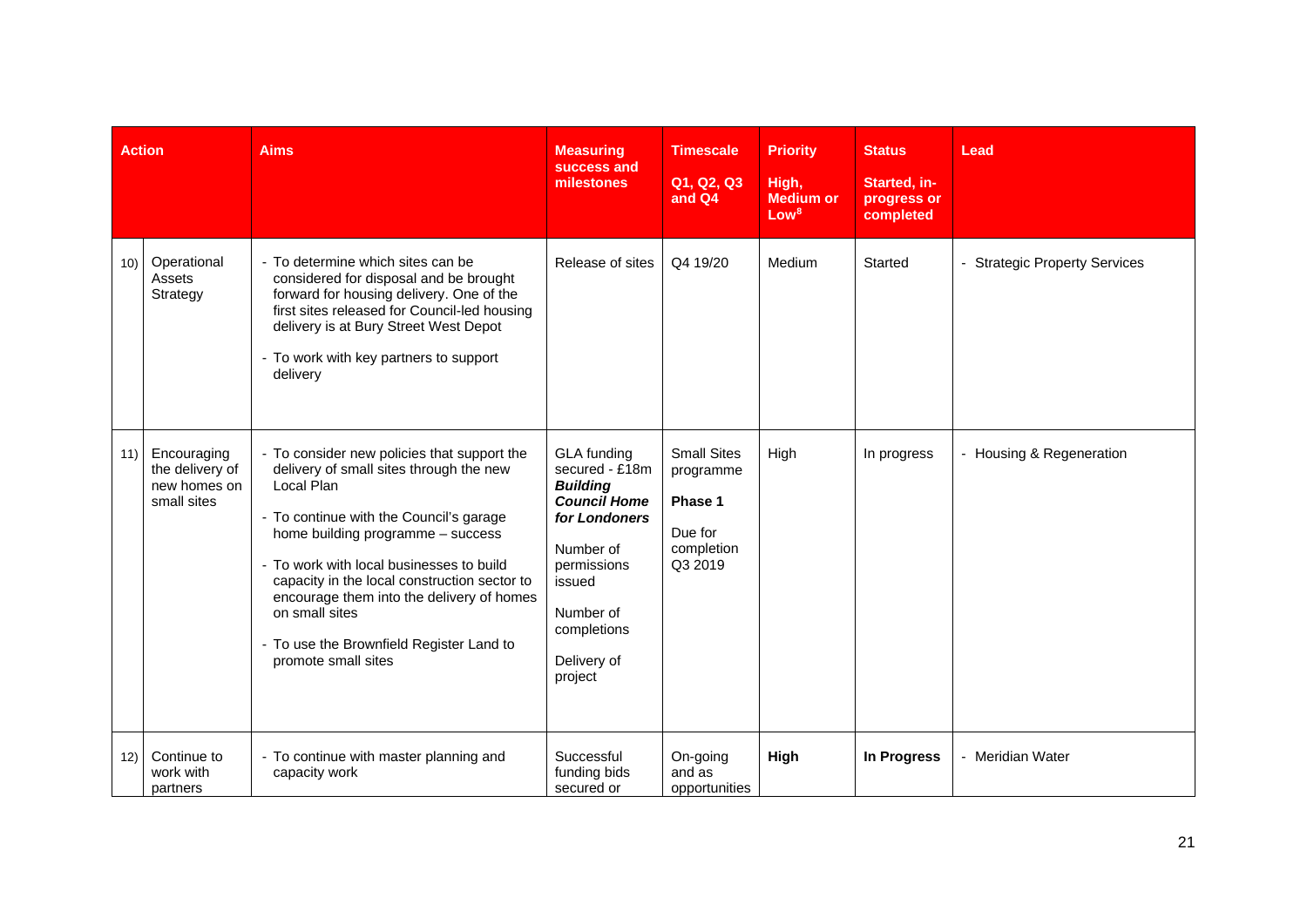| <b>Action</b> |                                                                                      | <b>Aims</b>                                                                                                                                                                                                                                                                                                                                                                                                                                         | <b>Measuring</b><br>success and<br>milestones              | <b>Timescale</b><br>Q1, Q2, Q3<br>and Q4              | <b>Priority</b><br>High,<br>Medium or<br>Low <sup>8</sup>                                                                                           | <b>Status</b><br>Started, in-<br>progress or<br>completed                                                                                               | Lead                                                                |
|---------------|--------------------------------------------------------------------------------------|-----------------------------------------------------------------------------------------------------------------------------------------------------------------------------------------------------------------------------------------------------------------------------------------------------------------------------------------------------------------------------------------------------------------------------------------------------|------------------------------------------------------------|-------------------------------------------------------|-----------------------------------------------------------------------------------------------------------------------------------------------------|---------------------------------------------------------------------------------------------------------------------------------------------------------|---------------------------------------------------------------------|
|               | including the<br>GLA-family,<br>Registered<br>Providers and<br>the private<br>sector | - To facilitate the development of the Angel<br><b>Edmonton Town Centre Community Hub</b><br>- To increase opportunities for the<br>development of specialist housing supply<br>aligned to local need through appropriate<br>site identification and joint funding bids<br>Continue with a liaison officer for<br>registered providers of affordable housing,<br>to help identify future schemes and unlock<br>an issues with current developments. | applied for to<br>support<br>housing.<br>Delivery of sites | arise on land<br>acquisitions<br>and land<br>assembly | The HIF bid<br>successful<br>secured<br>£156 $m$ to<br>unlock<br>housing<br>growth for<br>around<br>10.000<br>homes at<br><b>Meridian</b><br>Water. | Funding<br>applications<br>in.<br>preparation<br>SIP Funding<br>Submission<br>September<br>2019<br>Good<br>Growth Fund<br>October<br>2019<br>submission | - Head of Development<br>- Planning Service<br>- Property & Economy |